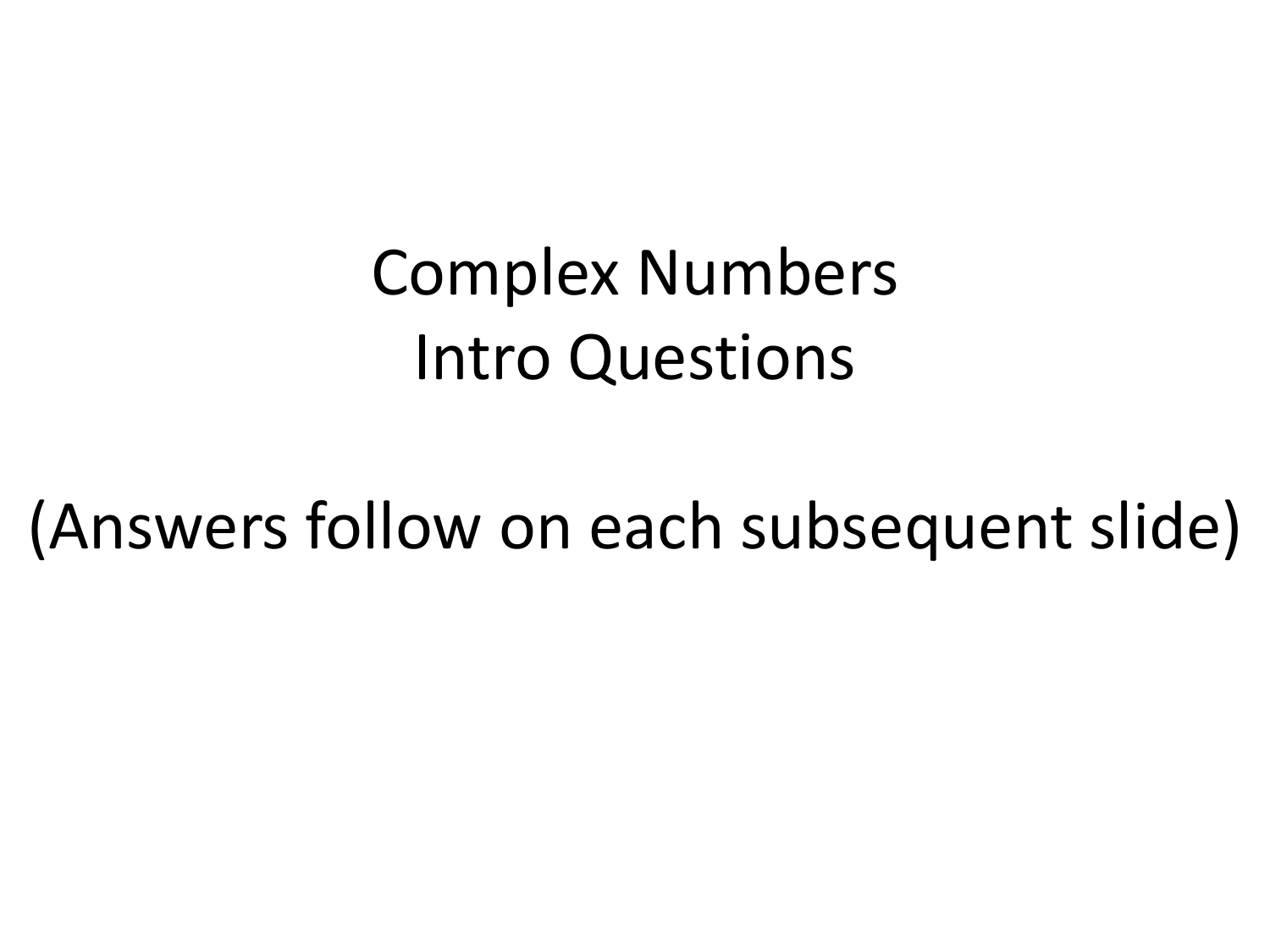$$
i = i2 = i3 = i4 =
$$

$$
i^{4n} =
$$
  
\n
$$
i^{4n+1} =
$$
  
\n
$$
i^{4n+2} = i^{2(2n+1)} =
$$
  
\n
$$
i^{4n+3} = i^{4n-1} =
$$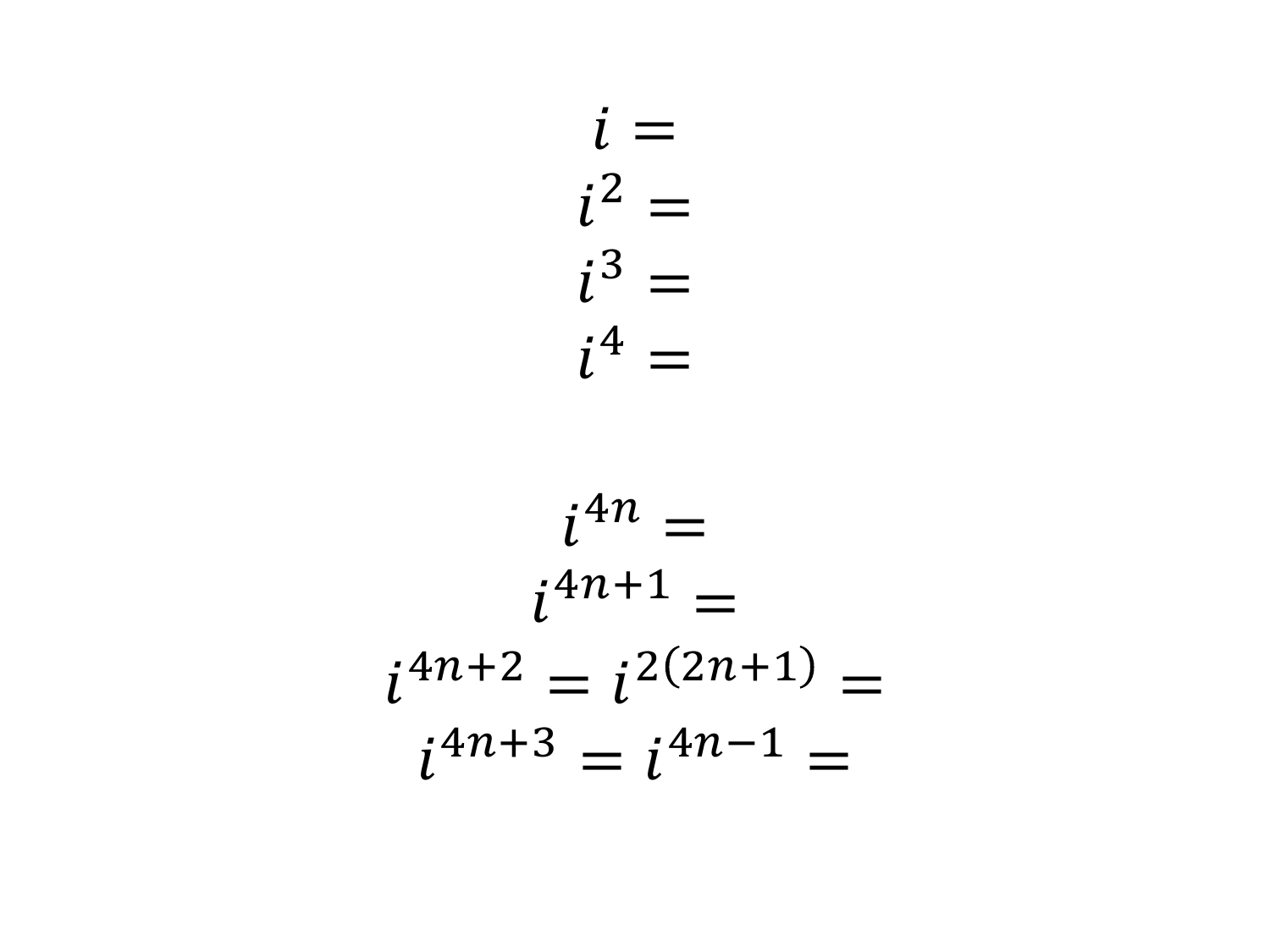$$
i = i
$$
  

$$
i2 = -1
$$
  

$$
i3 = -i
$$
  

$$
i4 = 1
$$

$$
i^{4n} = 1
$$
  
\n
$$
i^{4n+1} = i
$$
  
\n
$$
i^{4n+2} = i^{2(2n+1)} = -1
$$
  
\n
$$
i^{4n+3} = i^{4n-1} = -i
$$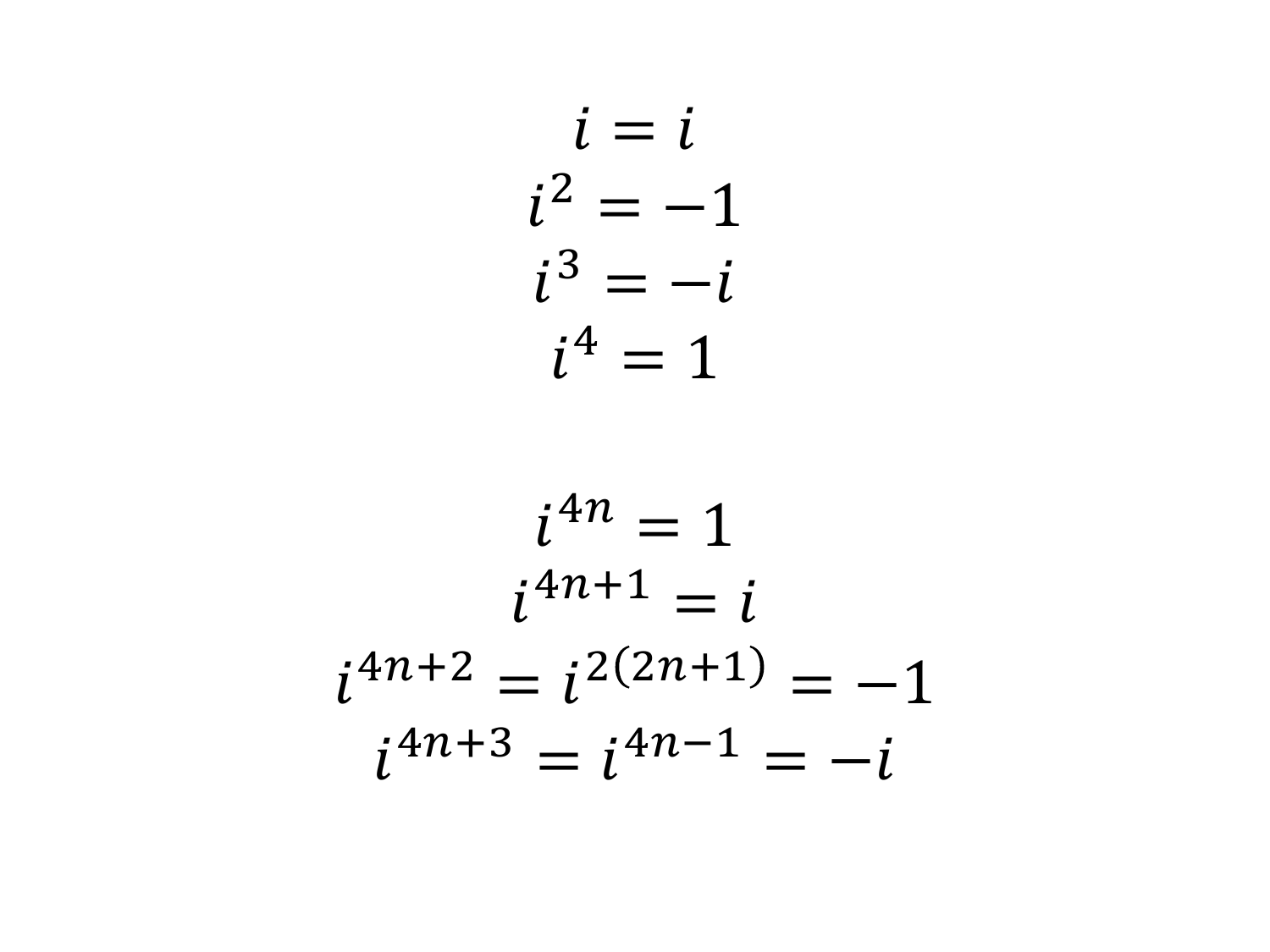# $8 + 6i + 3 - 4i =$  $8 + 6i - (3 - 4i) =$  $(8+6i)(3-4i) =$

 $(8+6i)(8-6i) =$  $(3 + 4i)(3 – 4i) =$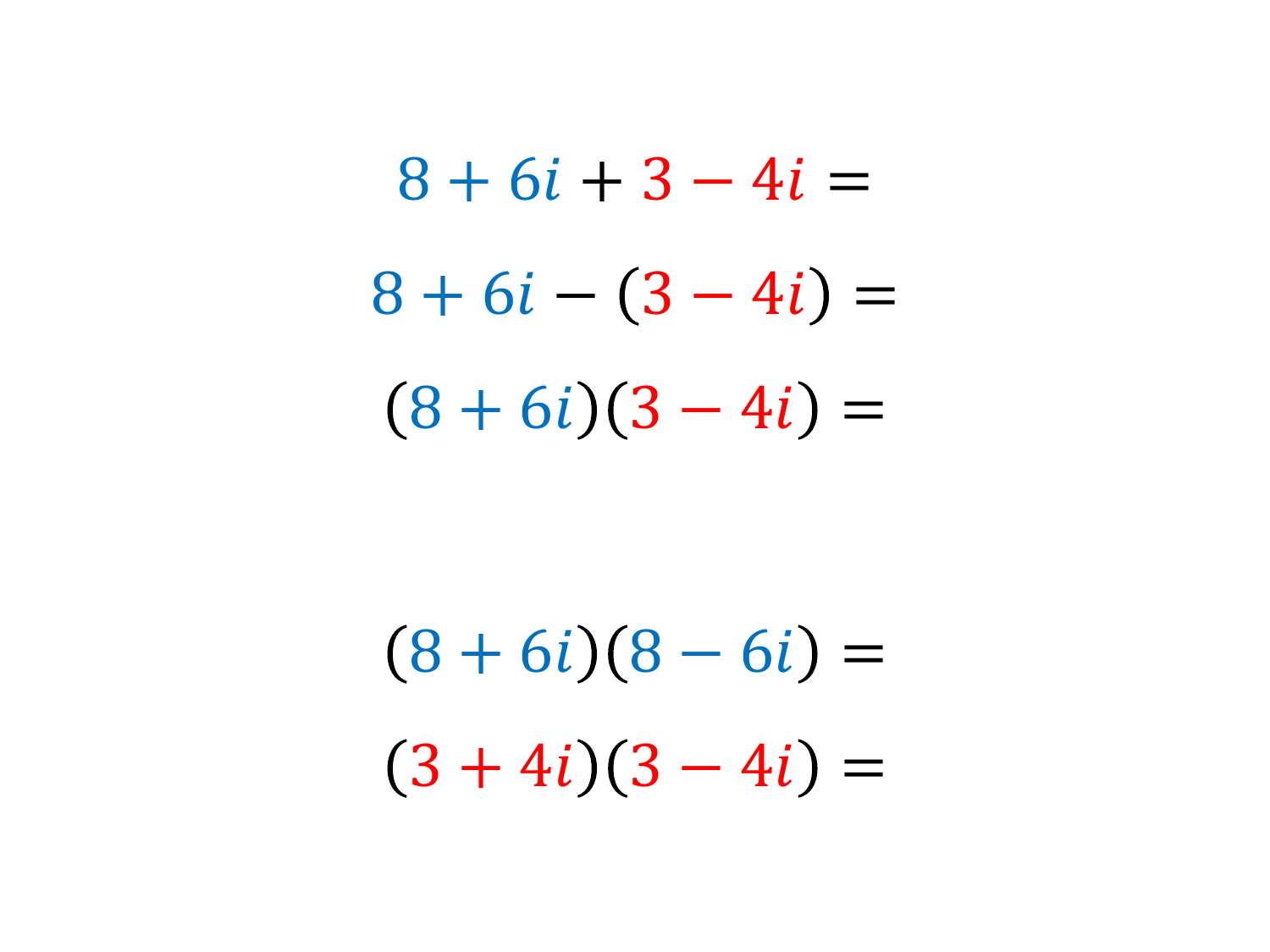$8 + 6i + 3 - 4i = 11 + 2i$  $8 + 6i - (3 - 4i) = 5 + 10i$  $(8+6i)(3-4i) = 48-14i$ 

 $(8+6i)(8-6i) = 100$  $(3 + 4i)(3 – 4i) = 25$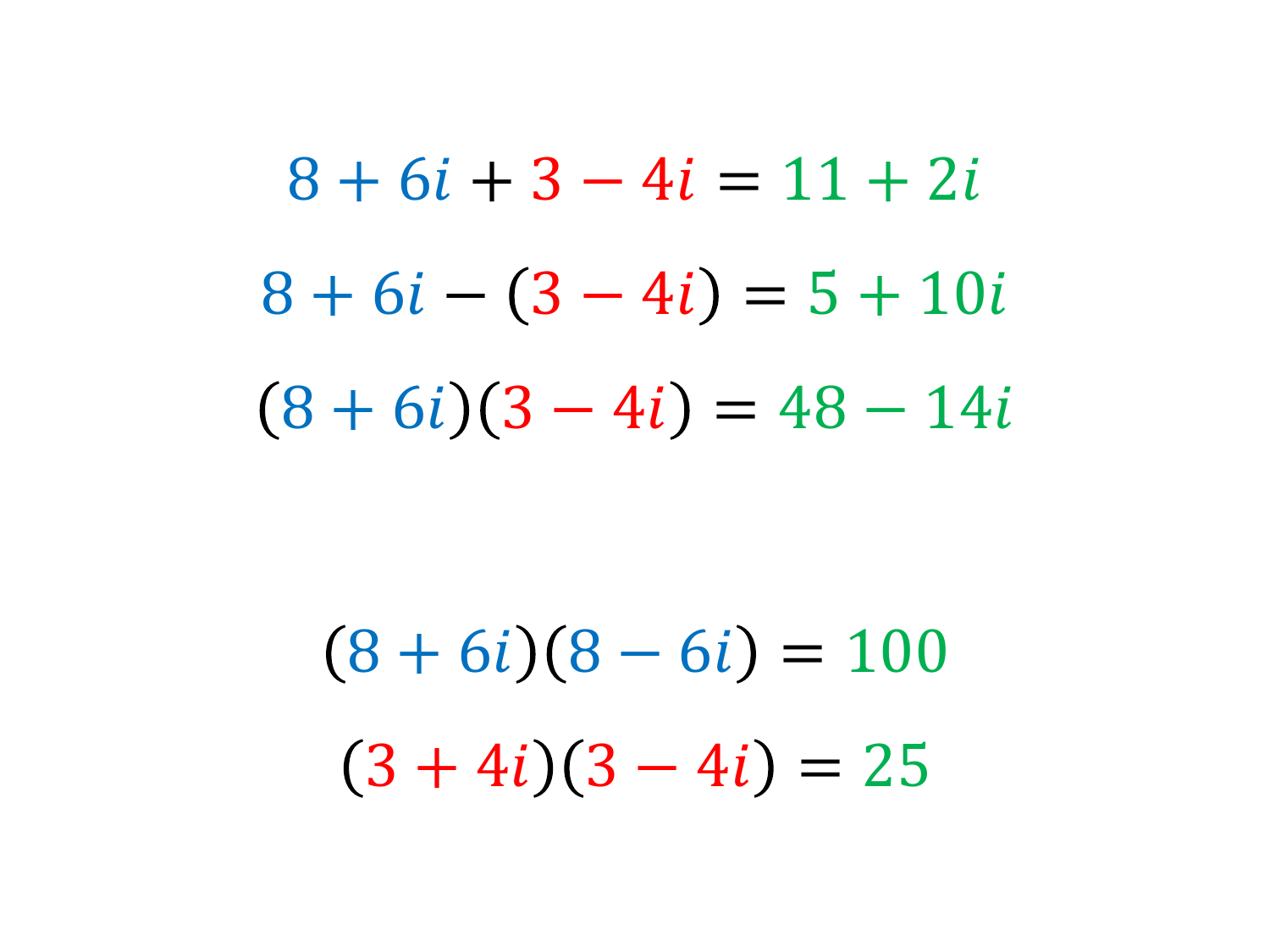$8+4i$  $\frac{1}{1+3i}$  $8+i$  $\frac{1}{3+2i}$  $4+2i$  $\frac{1}{2+3i}$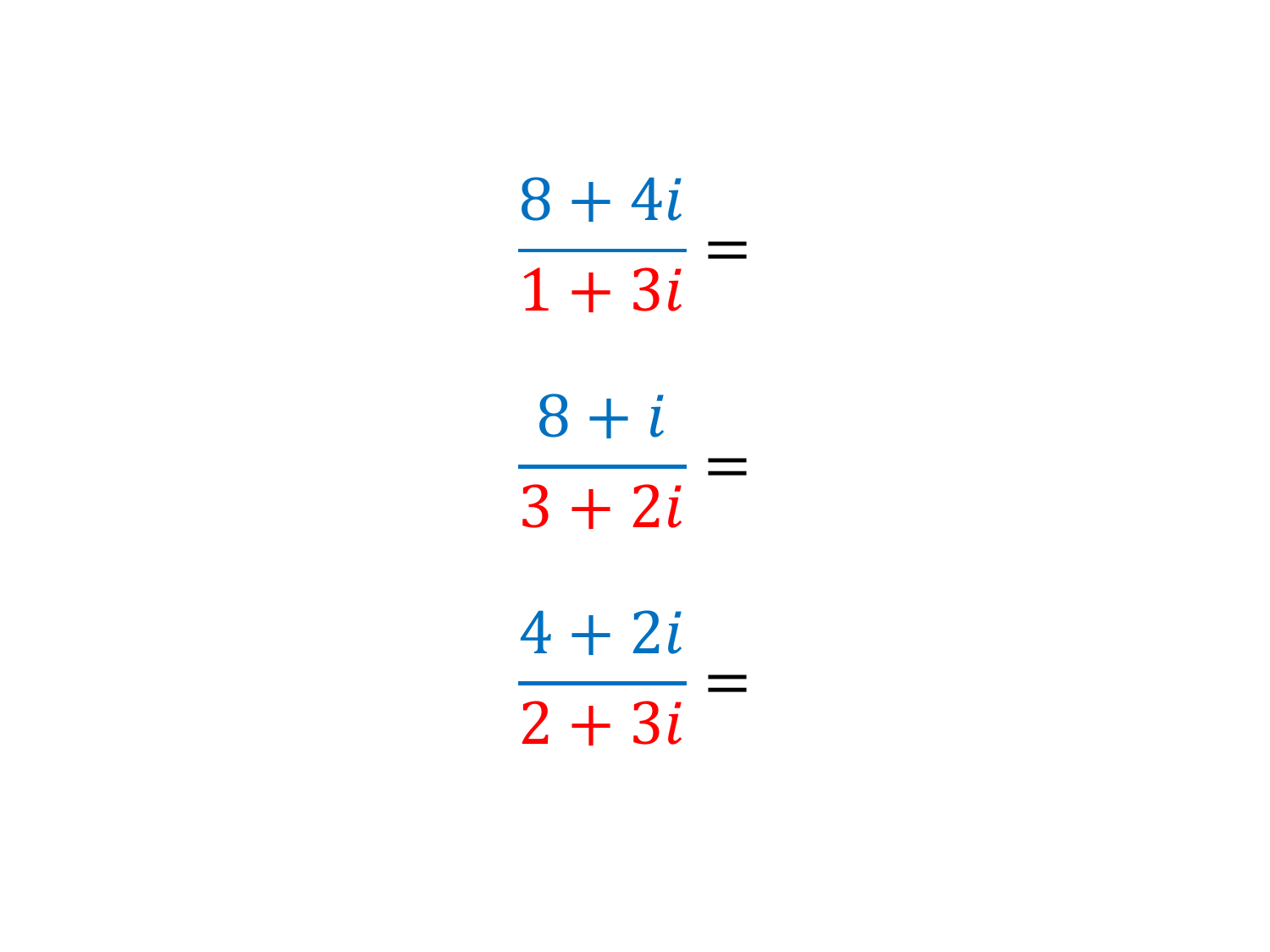$\frac{1}{1+3i} = \frac{3i}{1+3i} \times \frac{1-3i}{1-3i} = 2-2i$  $8+4i$   $8+4i$   $1-3i$  $\frac{8+i}{3+2i} = 2-i$  $\frac{4+2i}{2+3i} = \frac{14}{13} - \frac{8}{13}i$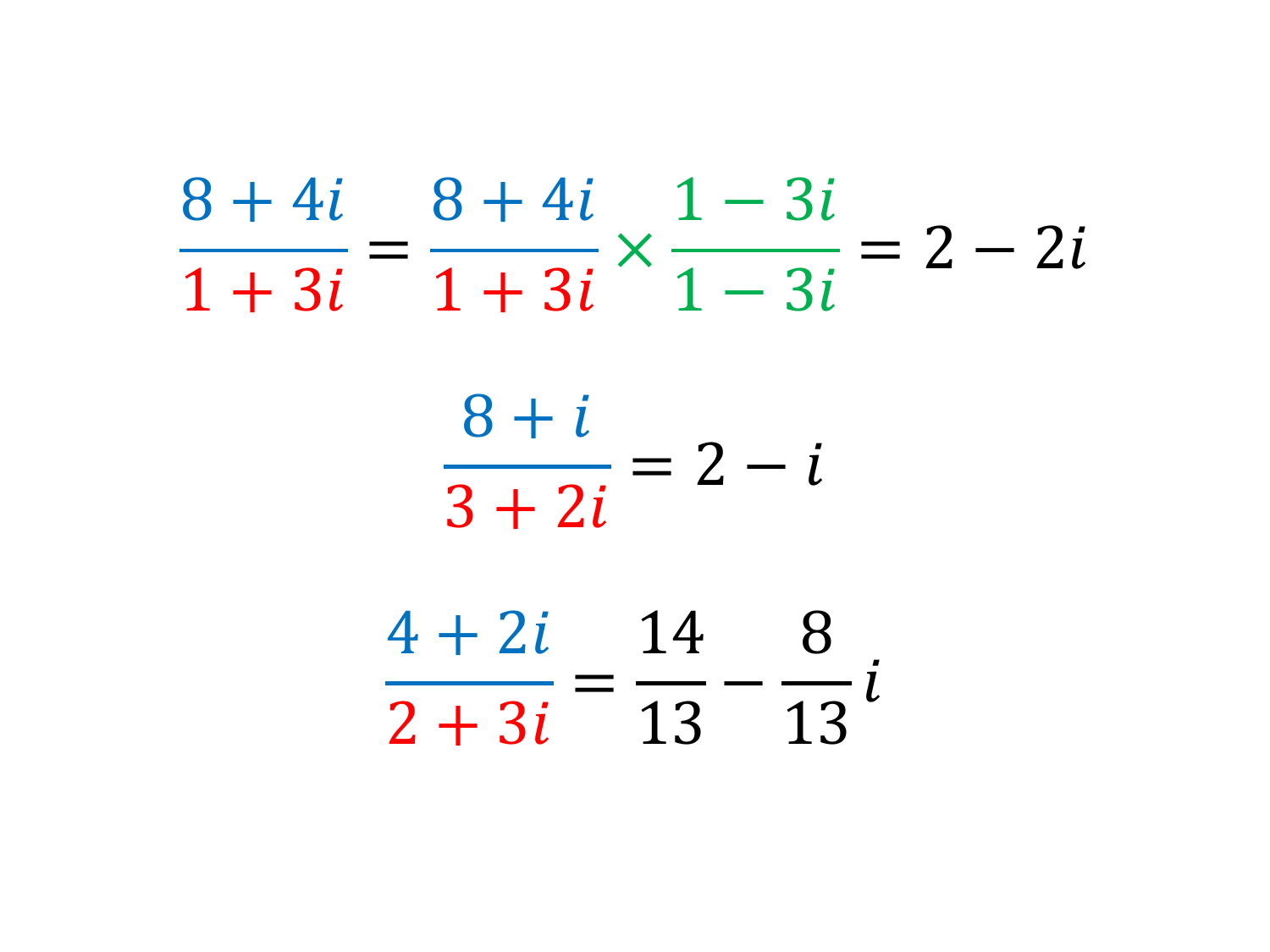# Illustrate on Argand diagram:

 $8 + 6i$  and  $3 - 4i$ 

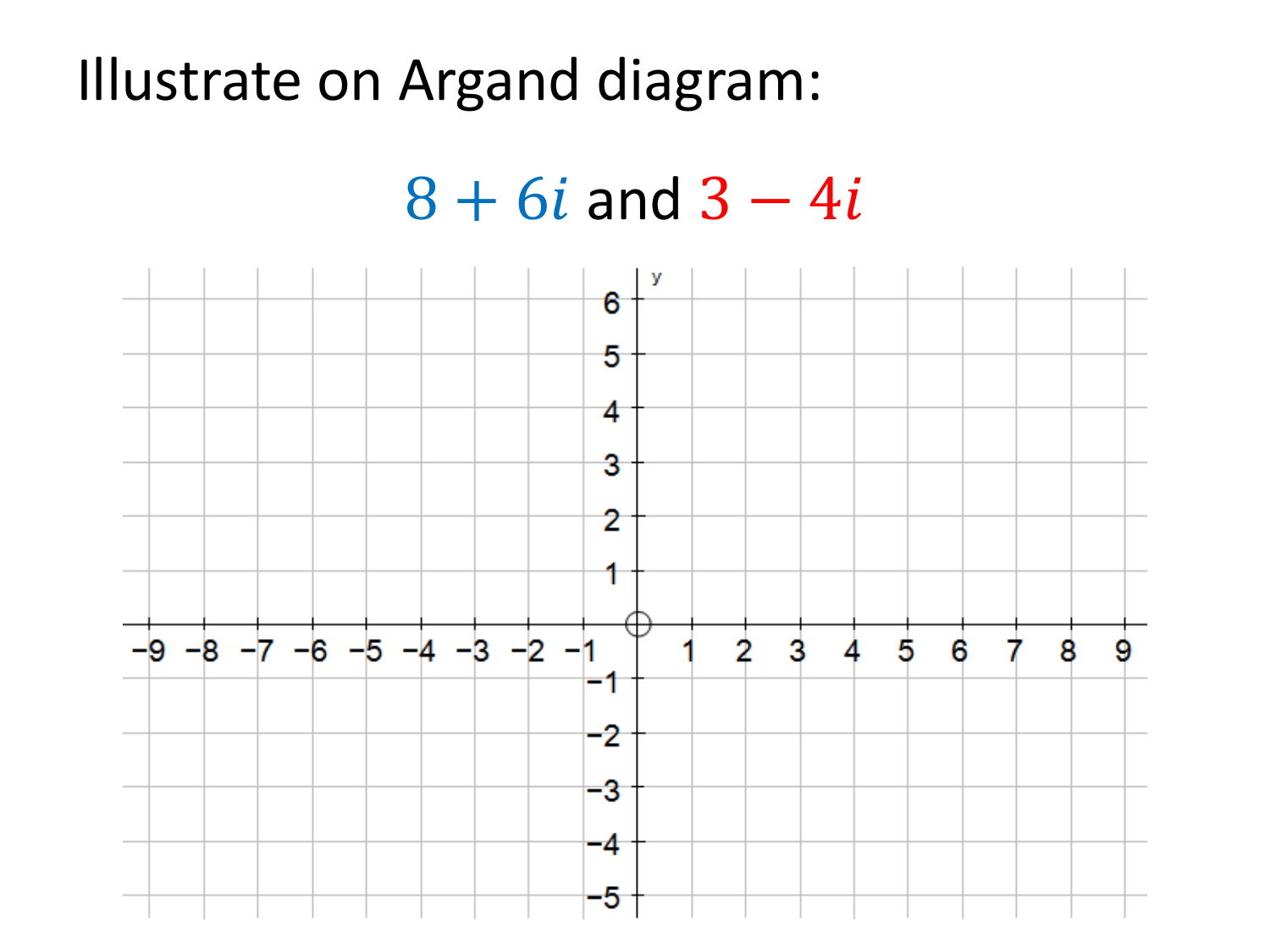# Illustrate on Argand diagram:

 $8 + 6i$  and  $3 - 4i$ 

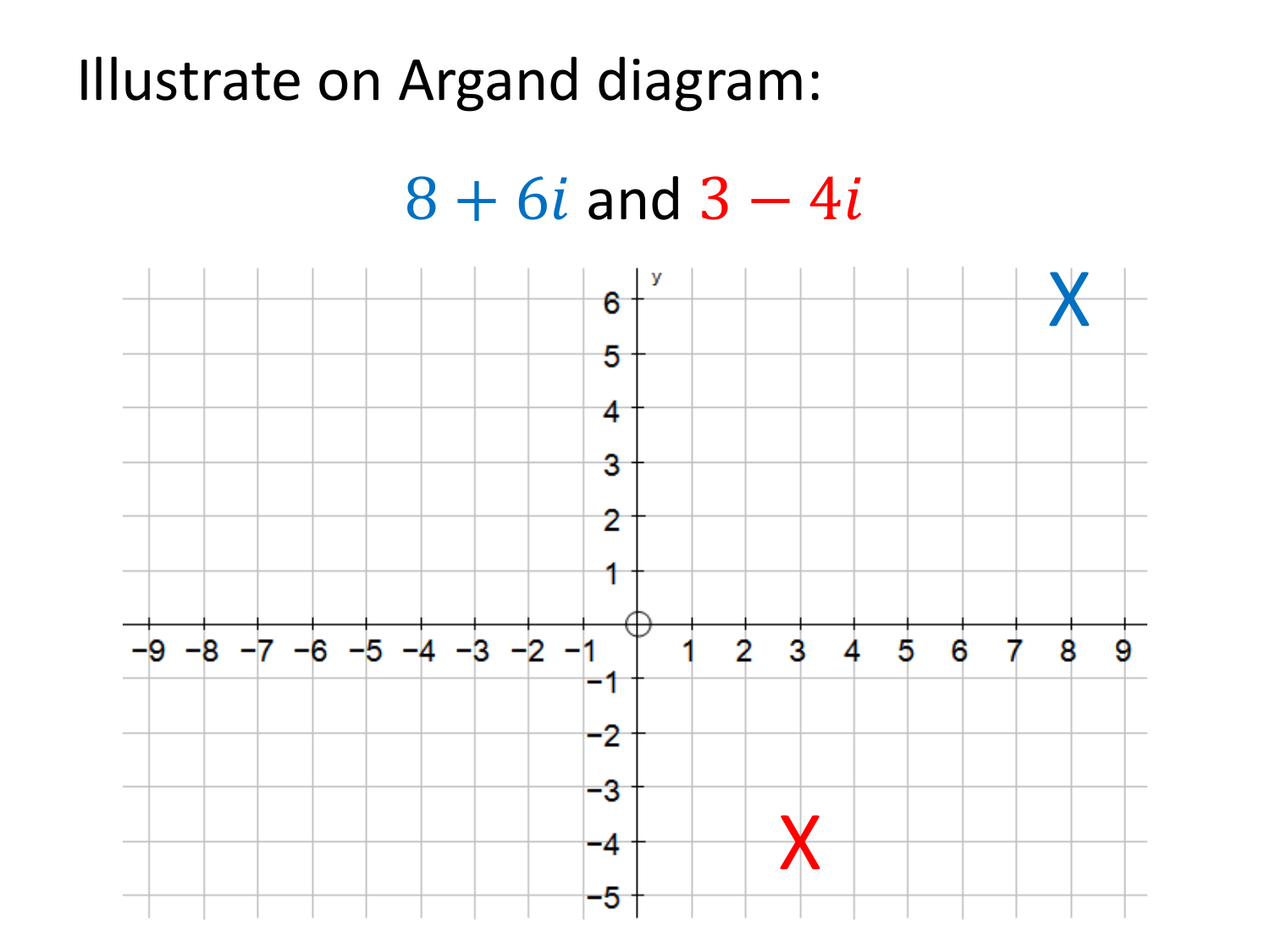# $a = 8 + 6i$  and  $b = 3 - 4i$

Find:

 $|a|$  $|b|$  $|a + b|$  $|ab|$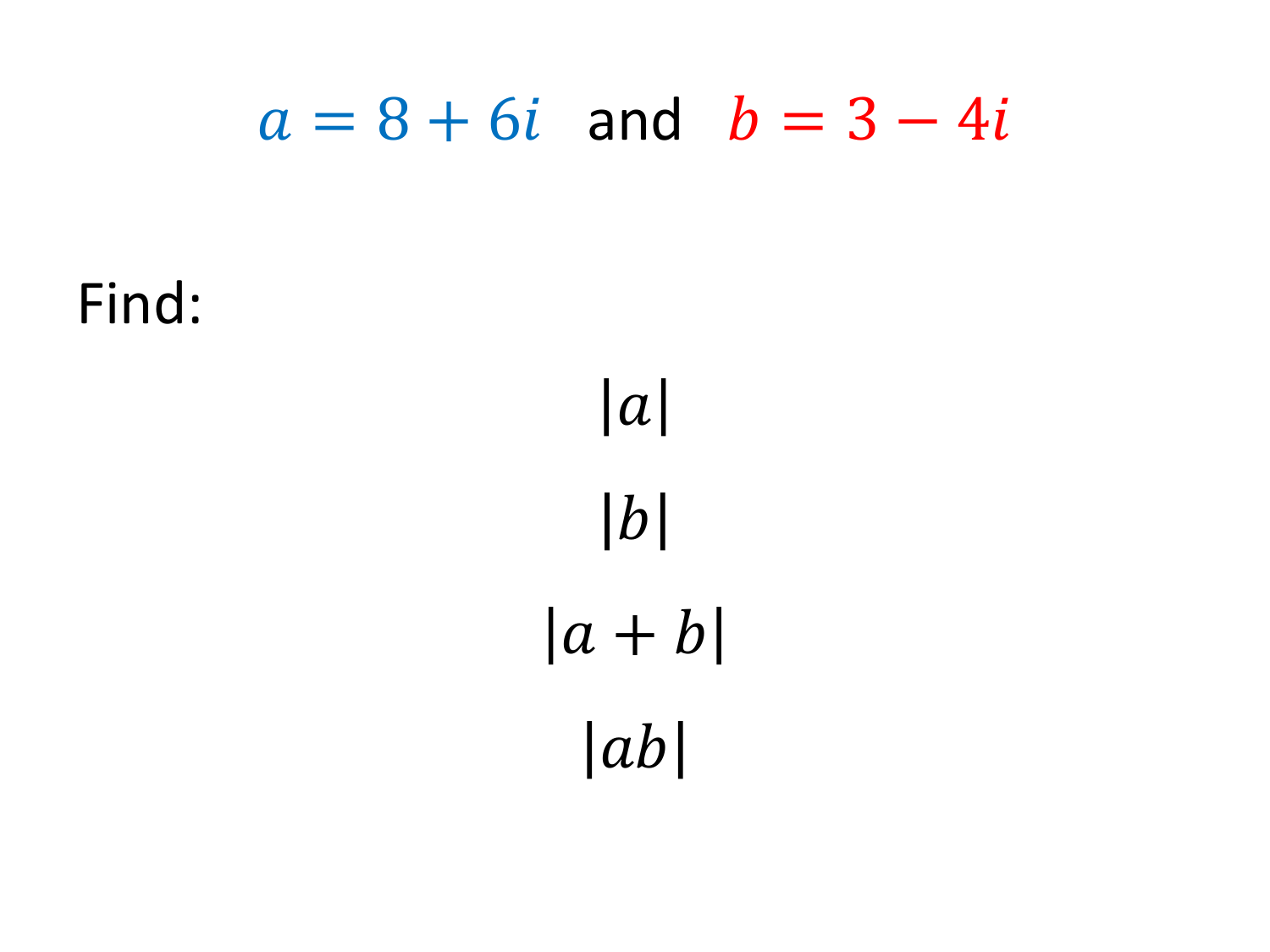# $a = 8 + 6i$  and  $b = 3 - 4i$

Find:

 $|a| = 10$  $|b| = 5$  $|a + b| = 5\sqrt{5}$  $|ab| = 50$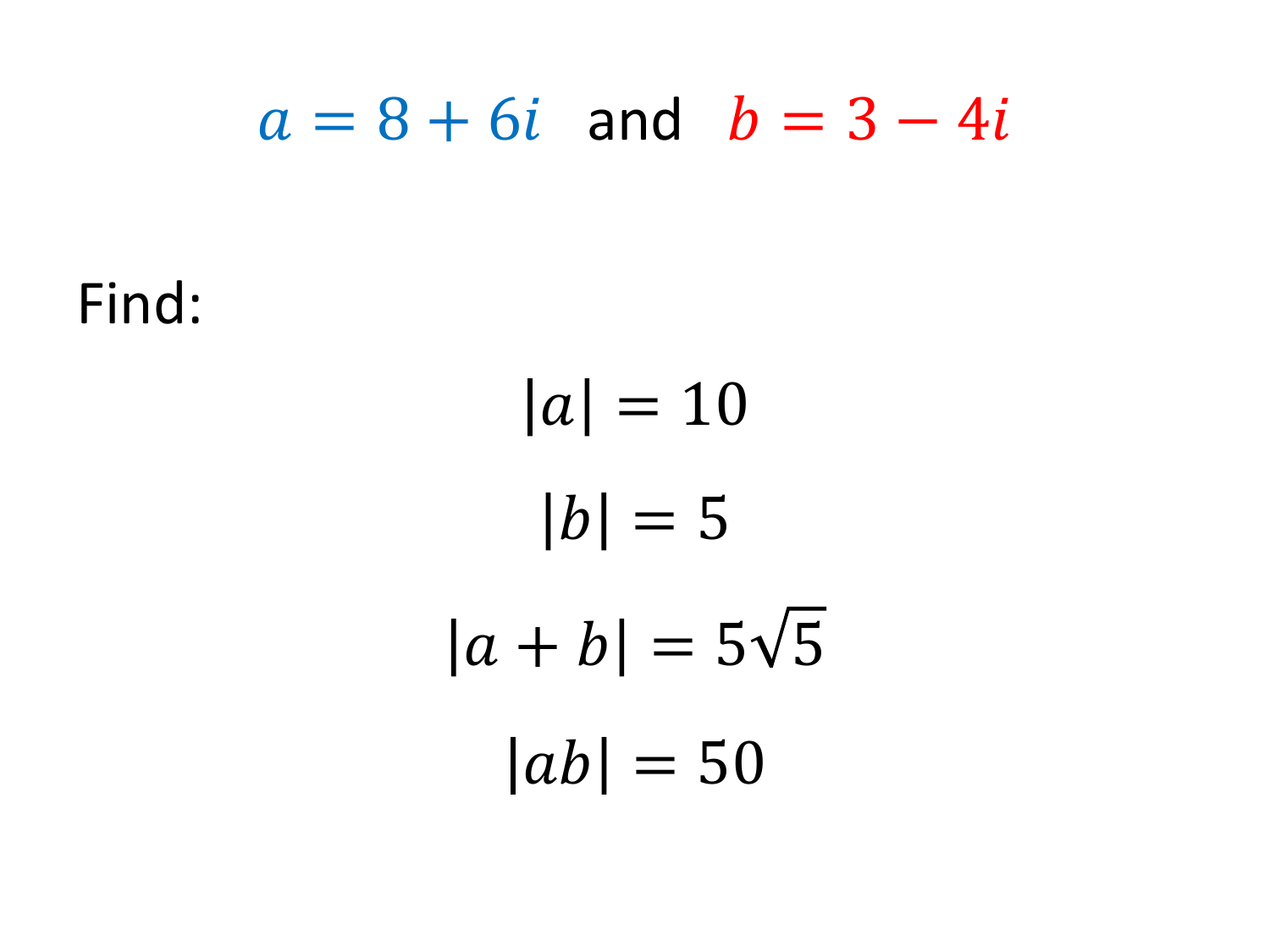# Find:

 $arg(3 + 3i)$  $arg(3 – 3i)$  $arg(3 + \sqrt{3}i)$  $arg(-\sqrt{3} + 3i)$  $arg(-\sqrt{3}-3i)$  $arg(i)$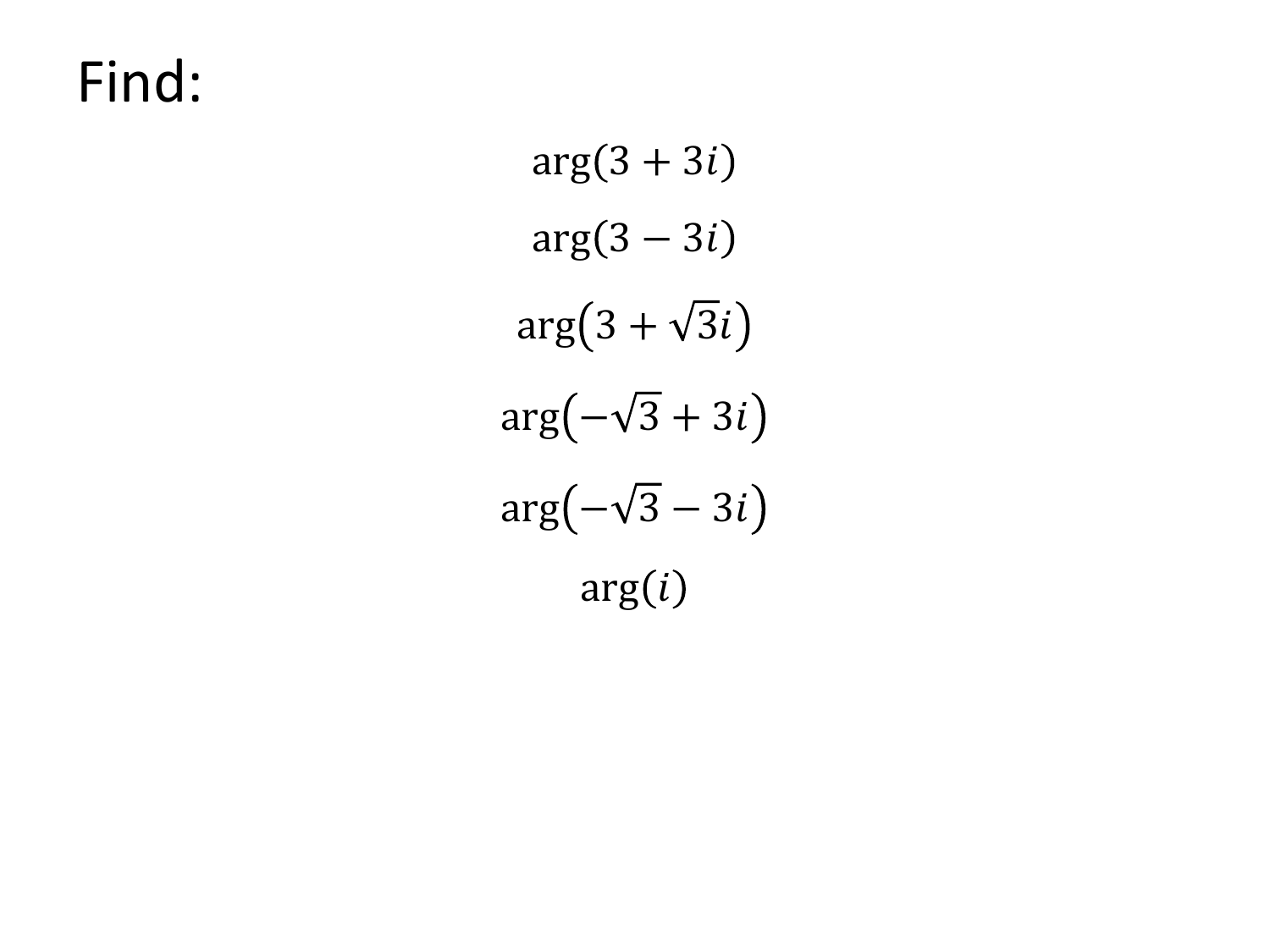# Find:

$$
arg(3+3i) = \frac{\pi}{4}
$$
  

$$
arg(3-3i) = \frac{5\pi}{4}
$$
  

$$
arg(3+\sqrt{3}i) = \frac{\pi}{6}
$$
  

$$
arg(-\sqrt{3}+3i) = \frac{7\pi}{6}
$$
  

$$
arg(i) = \pi
$$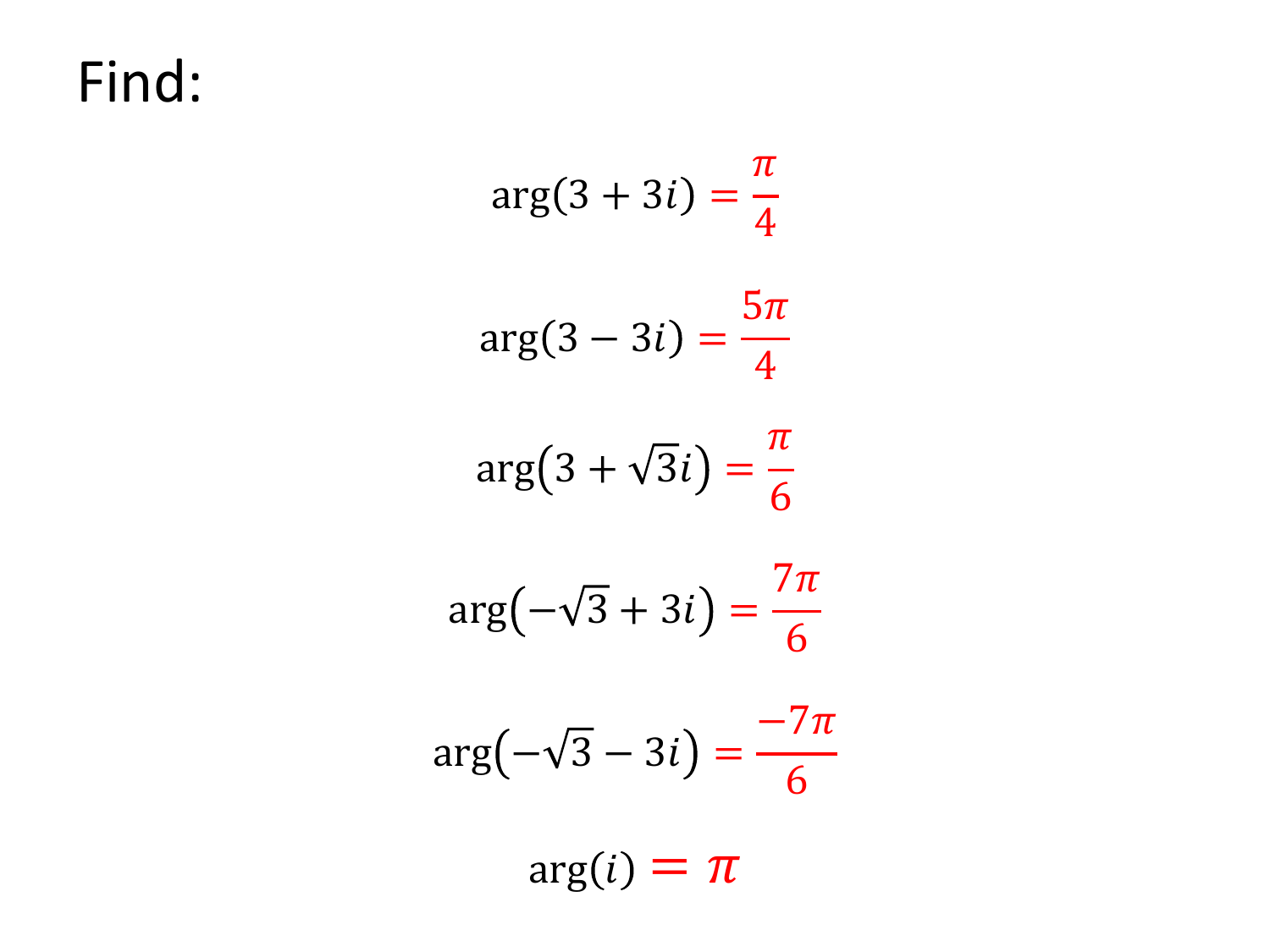# $a = 8 + 6i$  and  $b = 3 - 4i$  and  $c = -3 + 4i$

Find:

 $arg(a)$  $arg(b)$  $arg(ab)$  $arg(c)$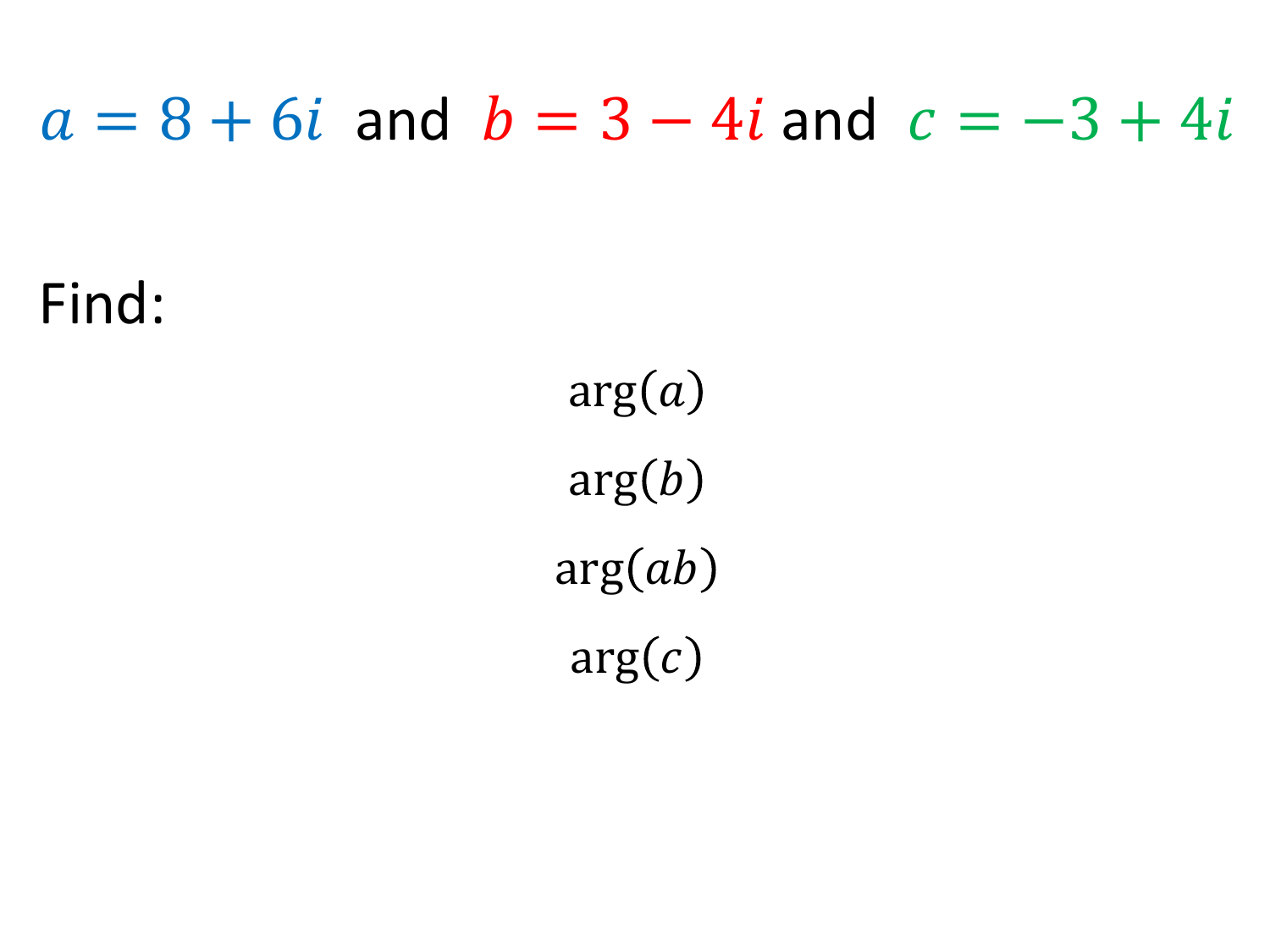# $a = 8 + 6i$  and  $b = 3 - 4i$  and  $c = -3 + 4i$

Find:

$$
\arg(a) = \tan^{-1}\left(\frac{6}{8}\right) = 0.644
$$
  

$$
\arg(b) = \tan^{-1}\left(\frac{-4}{3}\right) = -0.927
$$
  

$$
\arg(ab) = \tan^{-1}\left(\frac{4}{-3}\right) = -0.283
$$
  

$$
\arg(c) = \tan^{-1}\left(\frac{4}{-3}\right) = 2\pi - 0.927
$$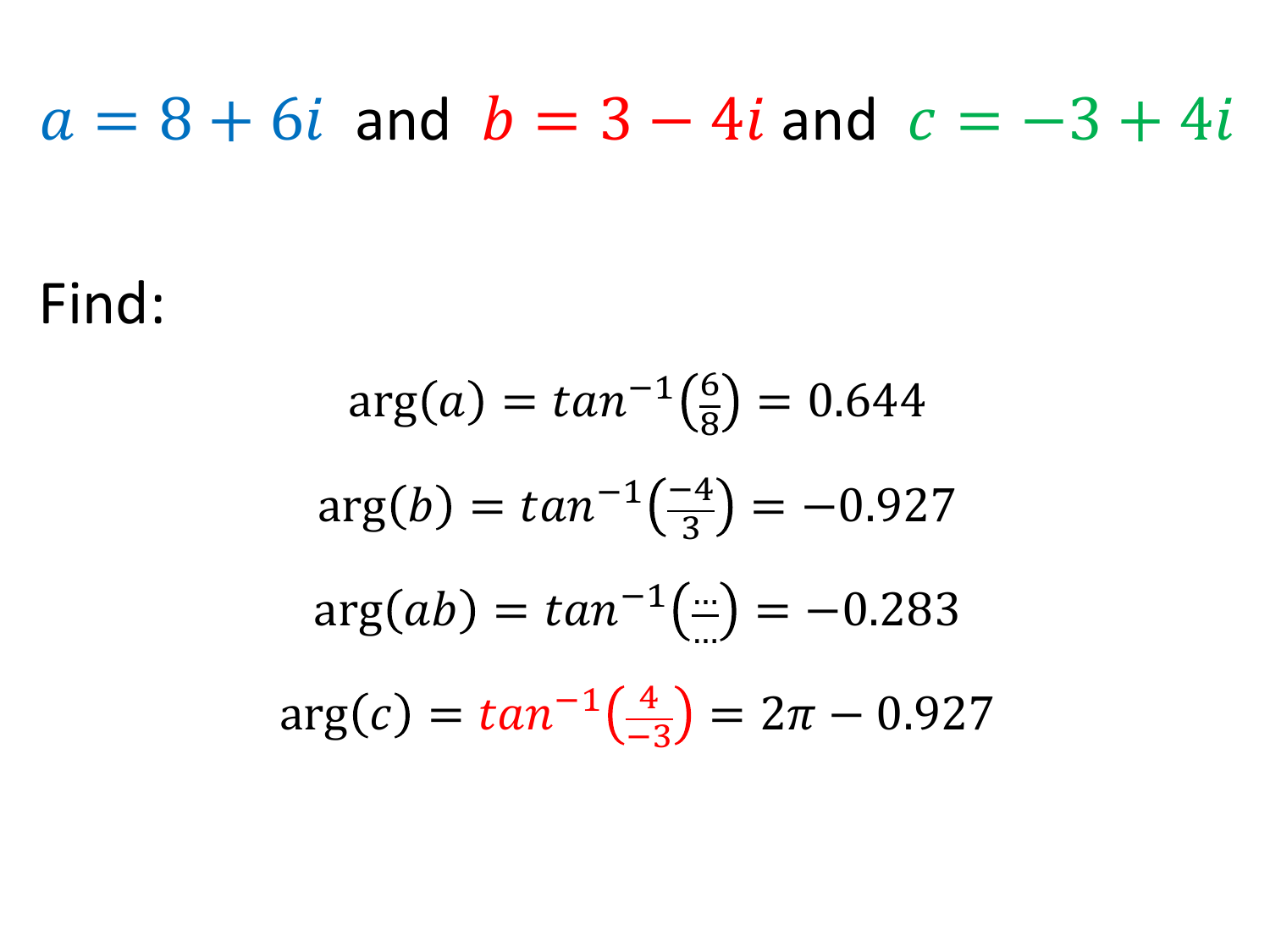$$
x = |z|cos\theta
$$
 and  $y = |z|sin\theta$ 

$$
x + iy = |z|cos\theta + i|z|sin\theta
$$
  

$$
x + iy = |z|(cos\theta + isin\theta)
$$
  

$$
x + iy = r(cos\theta + isin\theta)
$$

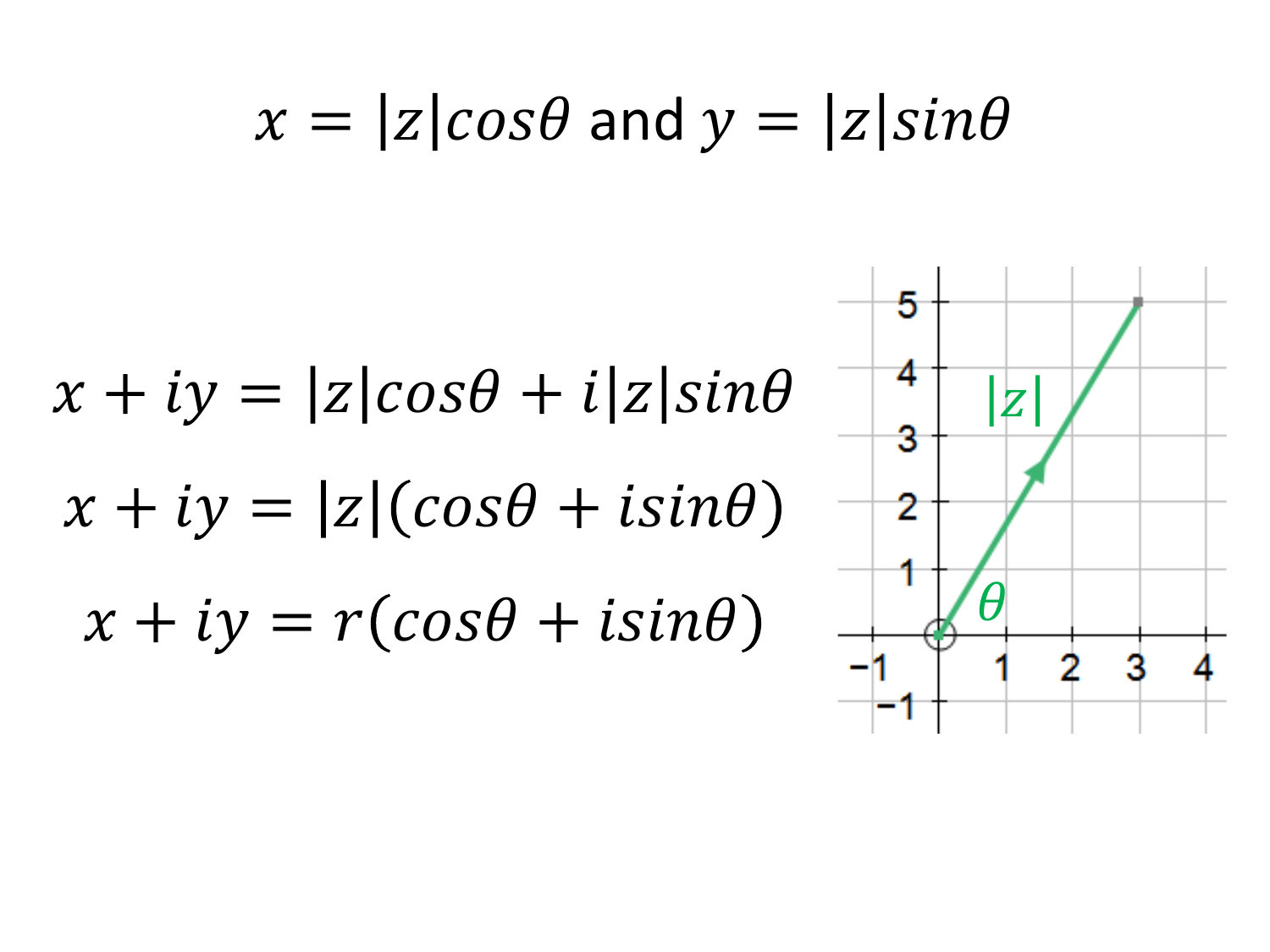# $a = 8 + 6i$  and  $b = 3 - 4i$

# Write in modulus argument form:

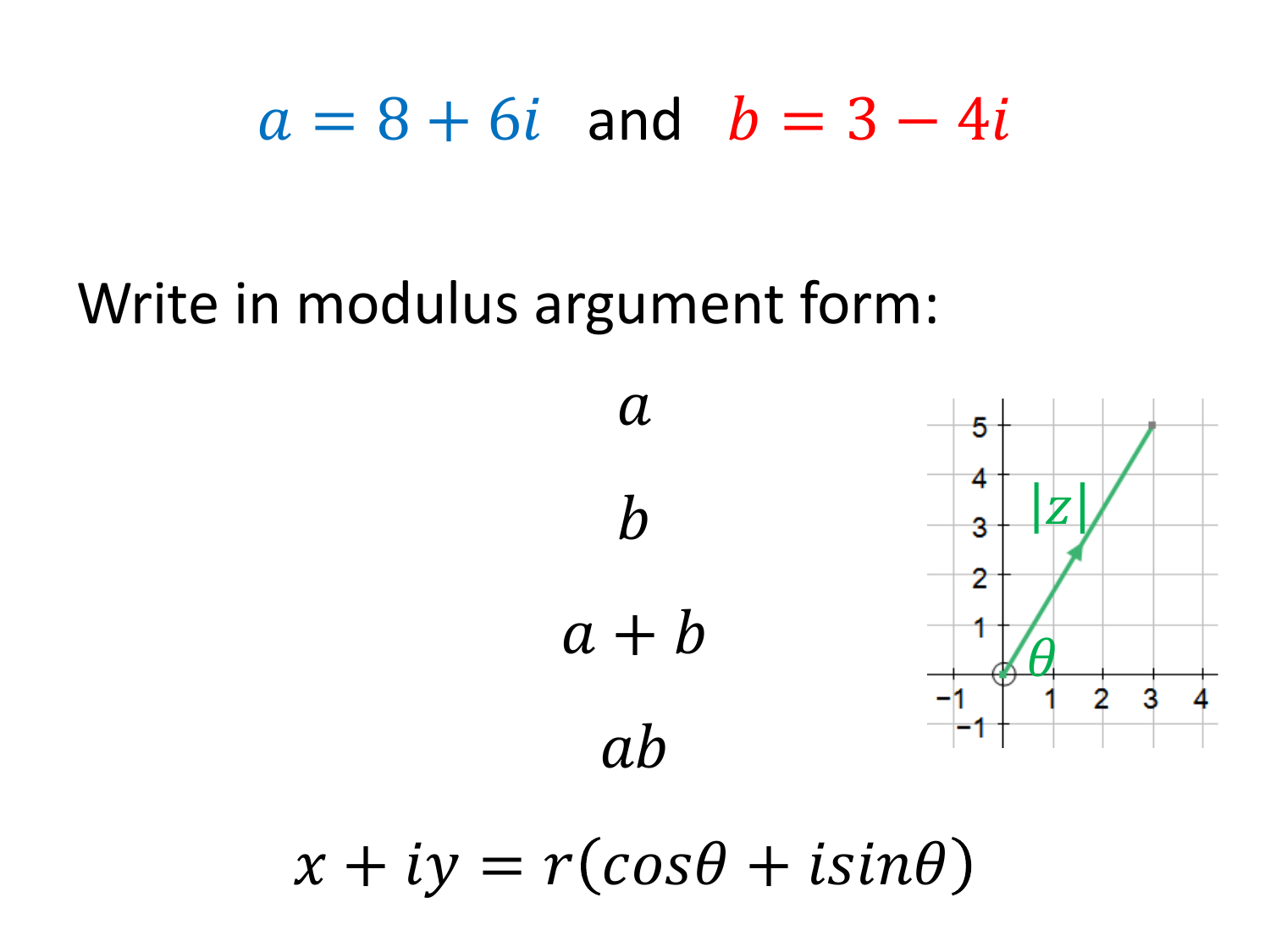# $a = 8 + 6i$  and  $b = 3 - 4i$

#### Write in modulus argument form:  $a = 10(cos 0.64 + isin 0.64)$ 5  $\overline{Z}$  $b = 5 (cos(-0.64) + isin(-0.64))$  $\overline{4}$ 3 2  $a + b = 5\sqrt{5}(\cos 0.18 + i \sin 0.18)$  $\theta$  $ab = 50(cos0.28 + isin0.28)$

$$
x + iy = r(cos\theta + isin\theta)
$$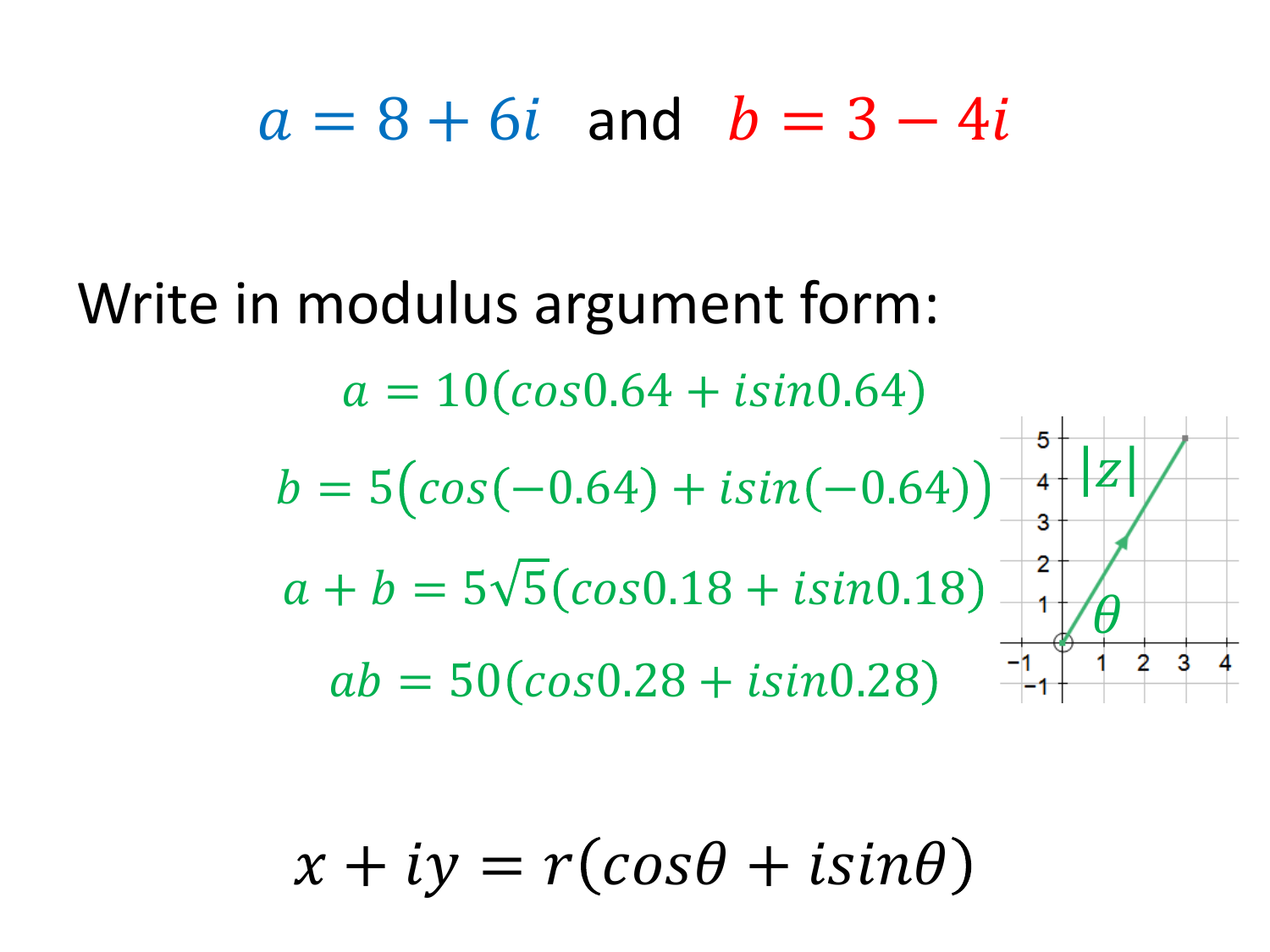$$
5\left(\cos\frac{\pi}{4} + i\sin\frac{\pi}{4}\right) \text{ and } 2\left(\cos\frac{-\pi}{6} + i\sin\frac{-\pi}{6}\right)
$$

# Write in Cartesian form:

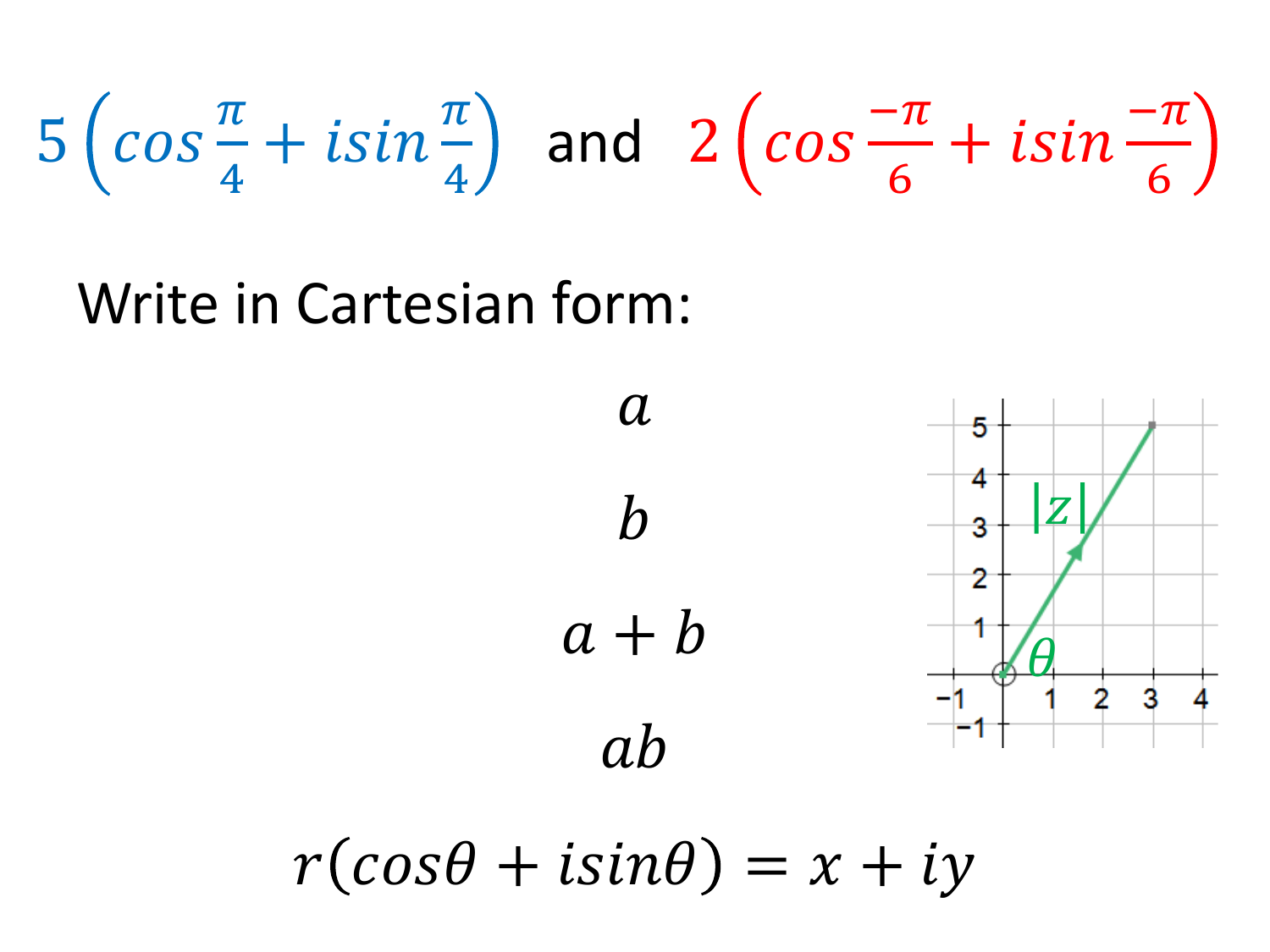$$
5\left(\cos\frac{\pi}{4} + i\sin\frac{\pi}{4}\right) \text{ and } 2\left(\cos\frac{-\pi}{6} + i\sin\frac{-\pi}{6}\right)
$$

Write in Cartesian form:

 $a = 4 + 4i$  $b = -1 - \sqrt{3}i$  $a + b = 3.76(cos 0.65 + i sin 0.65)$  $ab = 2.42(cos\frac{-3\pi}{4} + i sin\frac{-3\pi}{4})$ )

 $r(cos\theta + i sin\theta) = x + i y$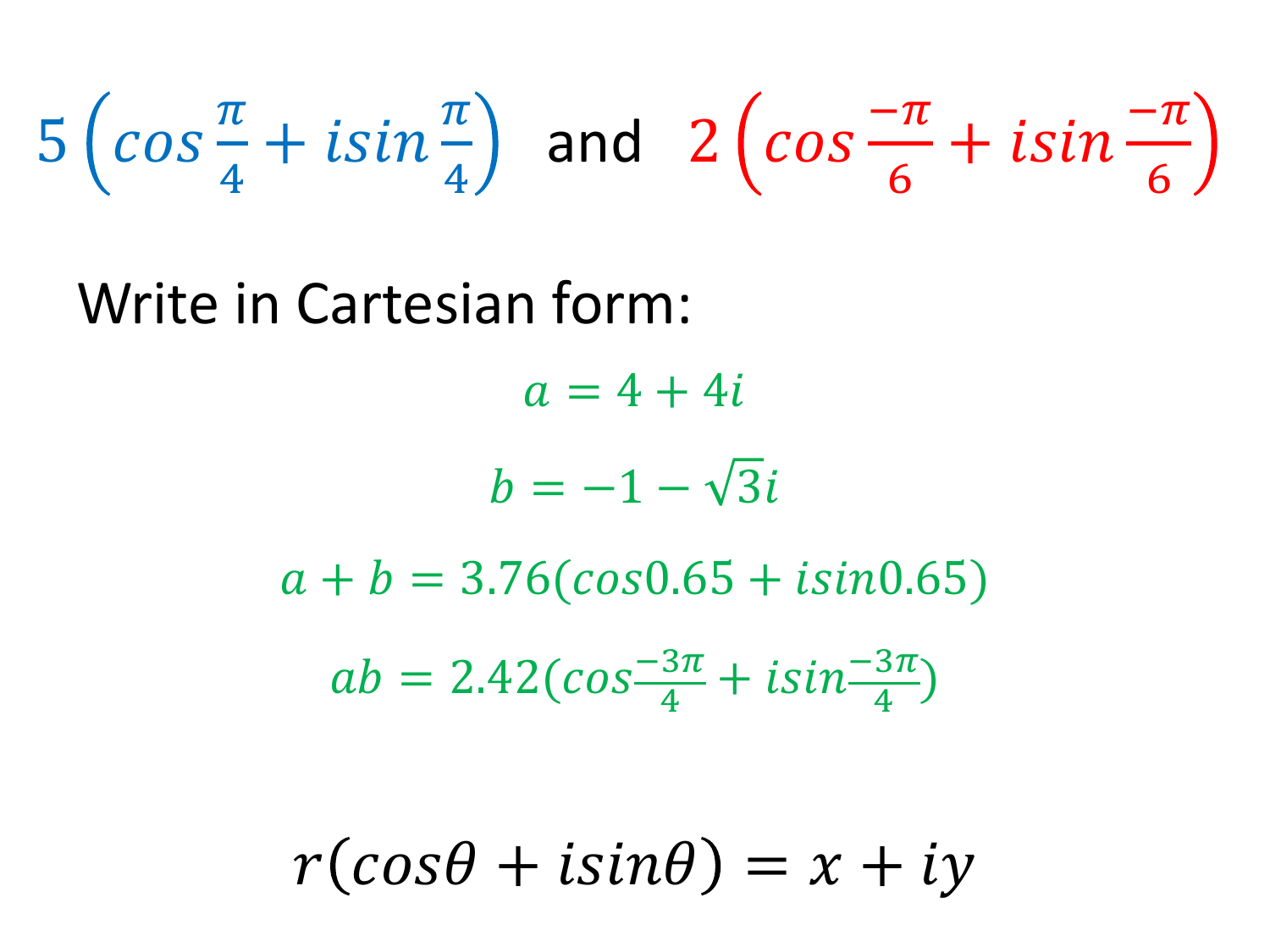$z_1 = 5 | \cos$  $\overline{\pi}$ 4  $+ i sin$  $\overline{\pi}$ 4

 $z_2 = 2 \vert \cos$  $\overline{\pi}$ 3  $+ i sin$  $\overline{\pi}$ 3

# Find  $z_1 \times z_2$  and write your answer in modulus argument form

# $r(cos\theta + i sin\theta) = x + iy$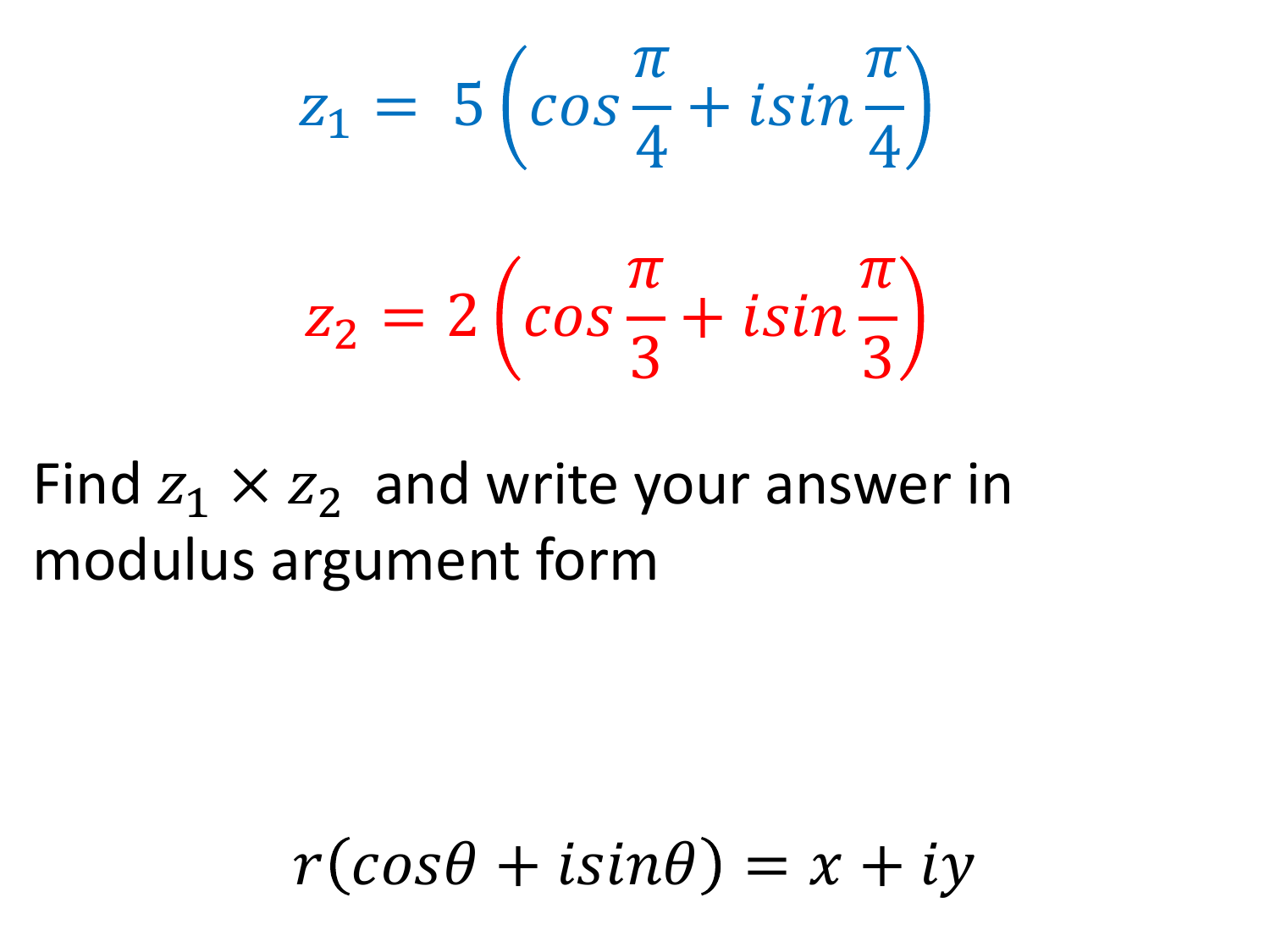$$
z_1 = 5\left(\cos\frac{\pi}{4} + i\sin\frac{\pi}{4}\right)
$$

$$
z_2 = 2\left(\cos\frac{\pi}{3} + i\sin\frac{\pi}{3}\right)
$$

Find  $z_1 \times z_2$  and write your answer in modulus argument form

$$
z_1 \times z_2 = 10 \left( \cos \frac{7\pi}{12} + i \sin \frac{7\pi}{12} \right)
$$

 $r(cos\theta + i sin\theta) = x + iy$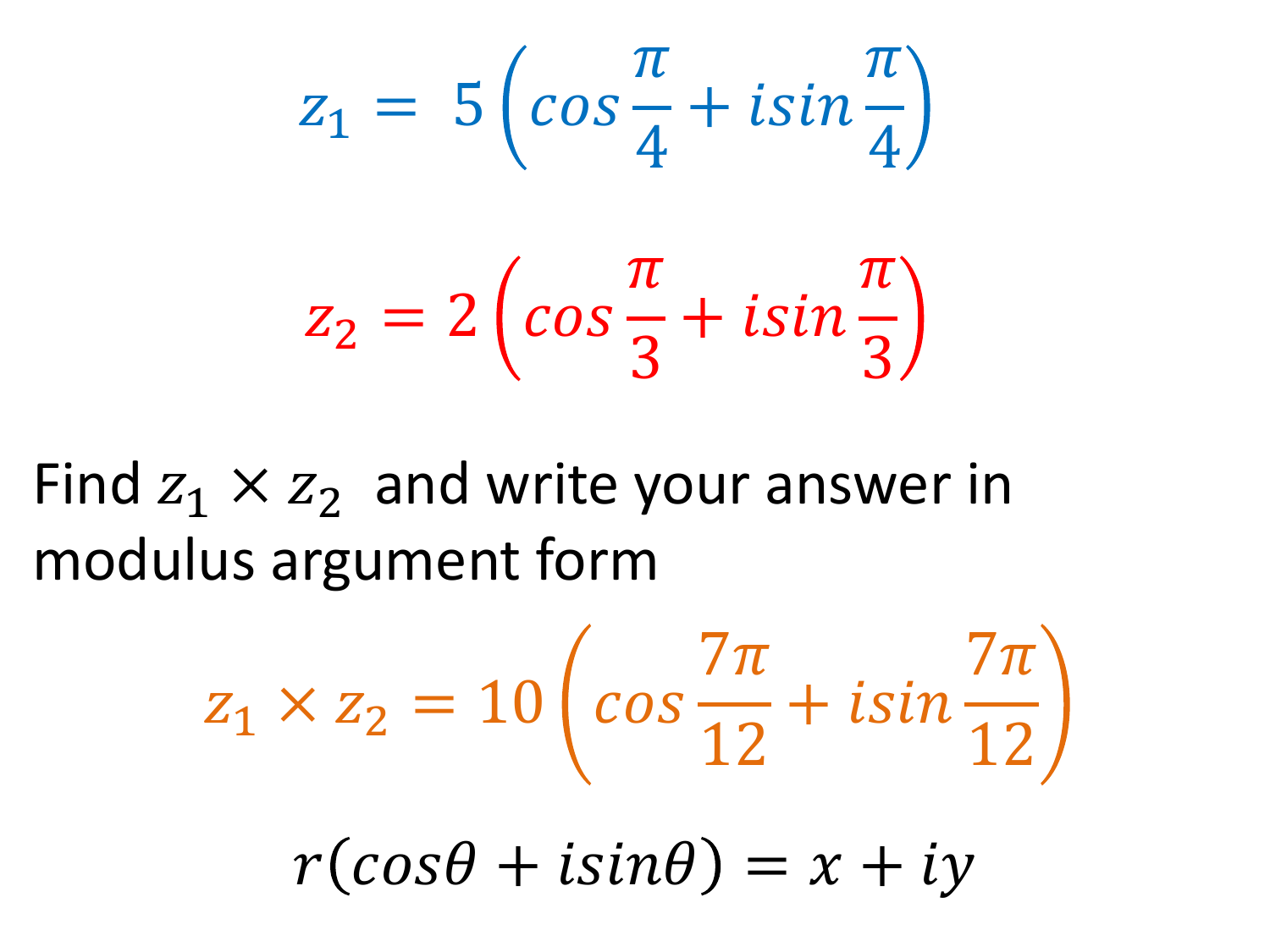# The Complex Conjugate

Given  $z = x + iy$ , then  $z^* = x - iy$ 

is known as the complex conjugate.

$$
z = x + iy
$$

$$
z^* = x - iy
$$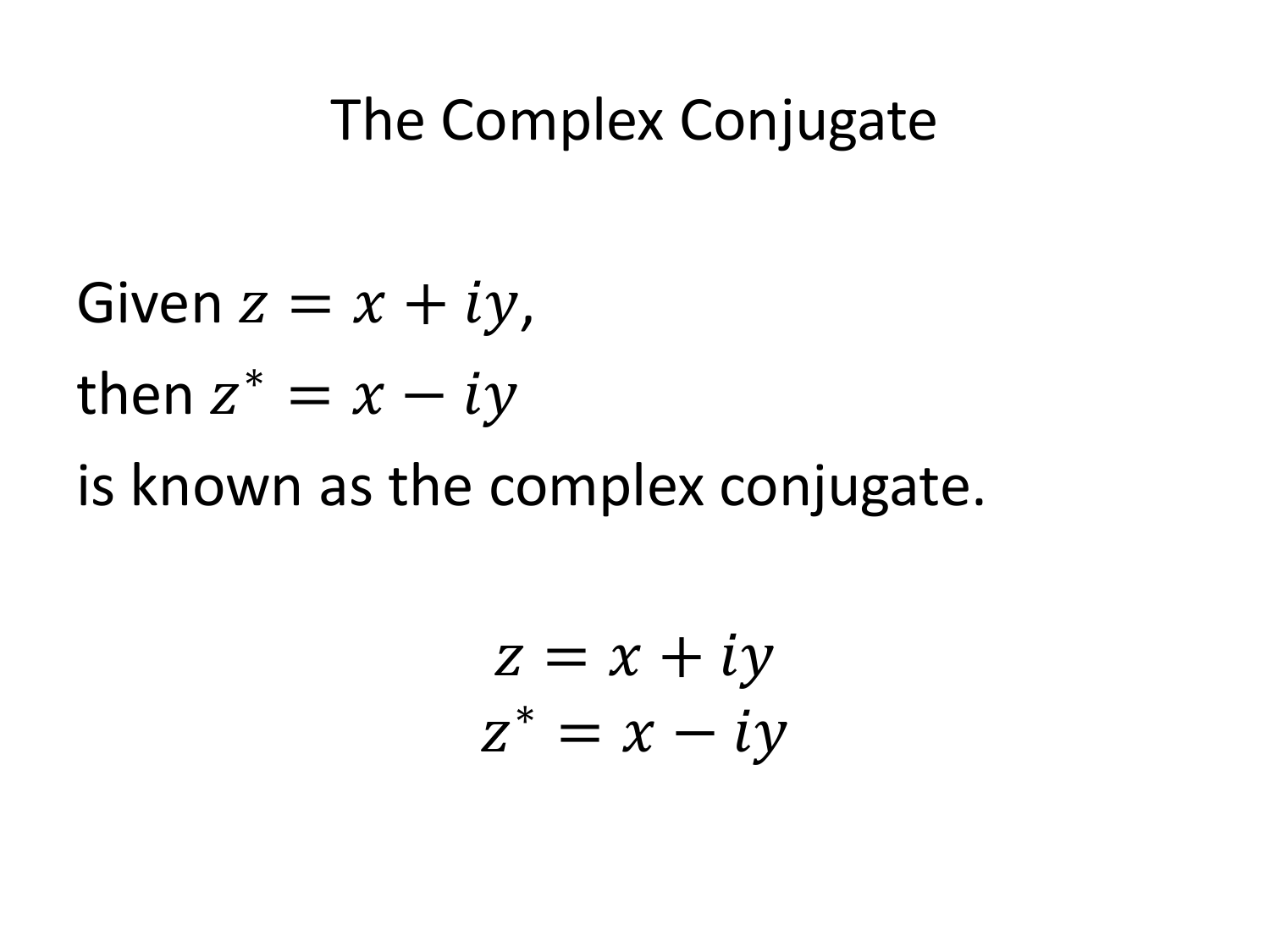

## Find:

 $z + z^*$  $Z - Z^*$ 

 $ZZ^*$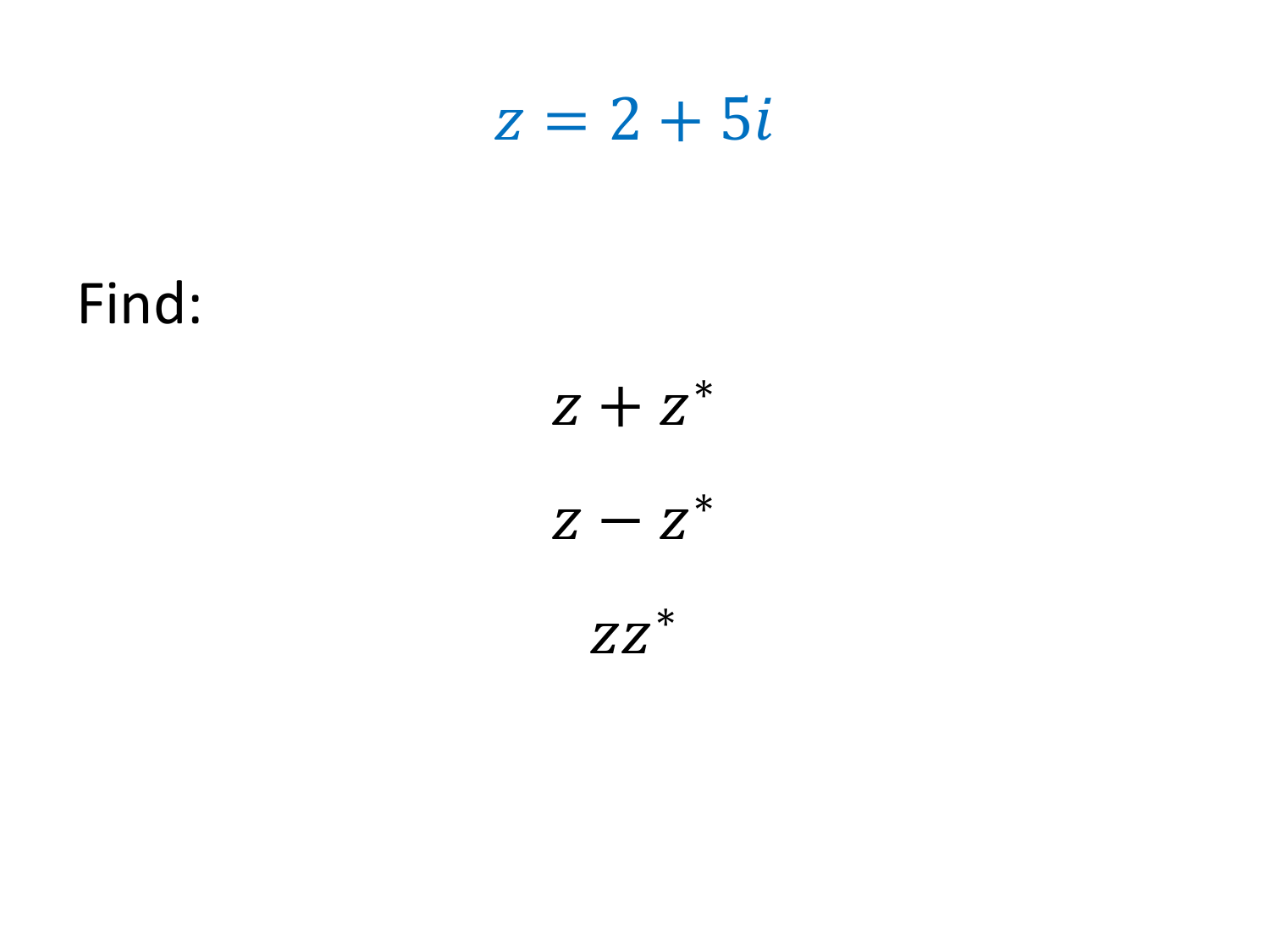$z = 2 + 5i$ 

### Find:

 $z + z^* = 2 + 5i + 2 - 5i = 4$  $z - z^* = 2 + 5i - (2 - 5i) = 10i$  $zz^* = (2 + 5i)(2 - 5i) = 4 + 25 = 29$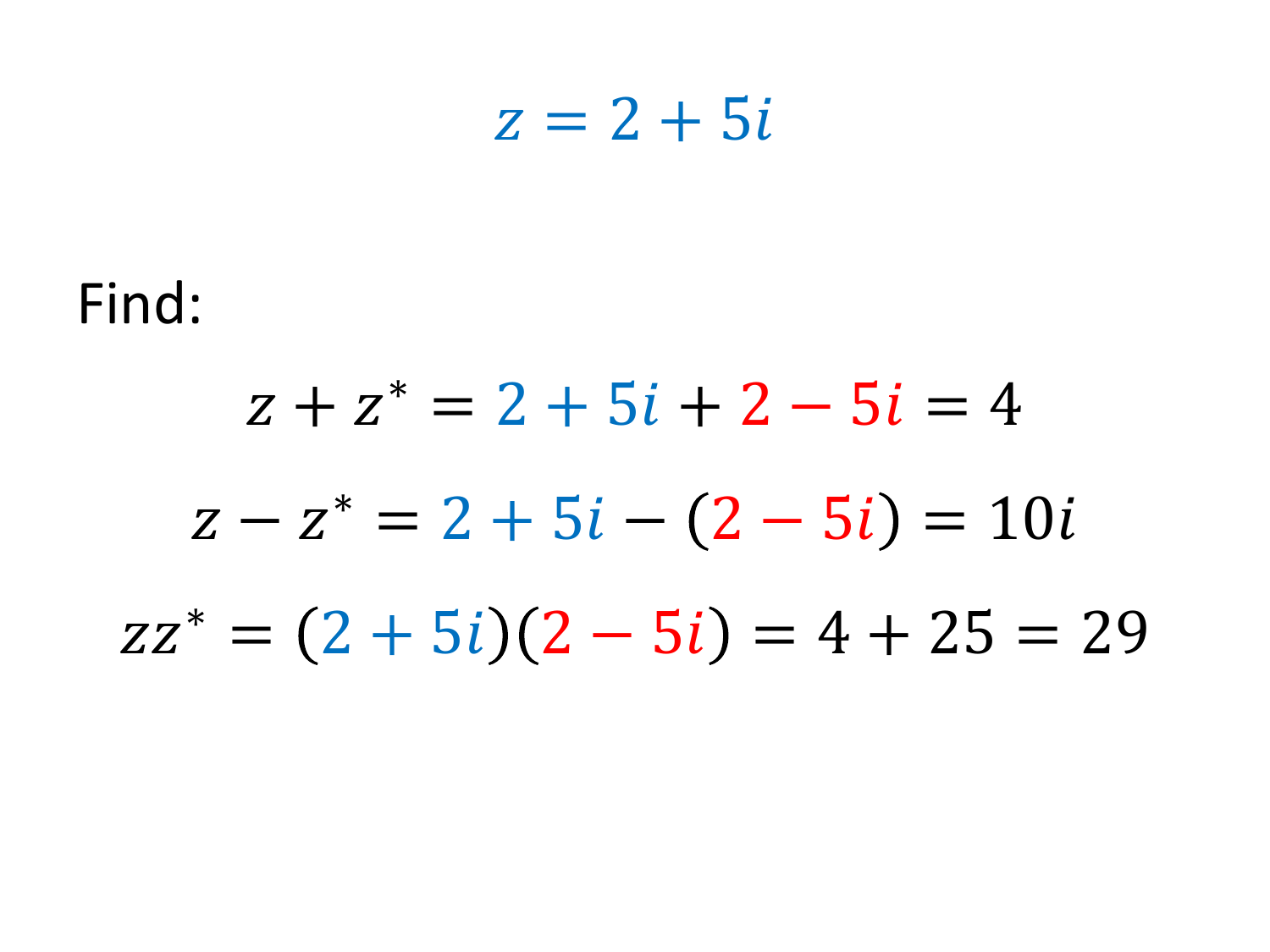# Solve

# $z^2 + 2z + 4 = 0$  $3z^2 + 6z + 9 = 0$  $3z^2 + 4z + 6 = 0$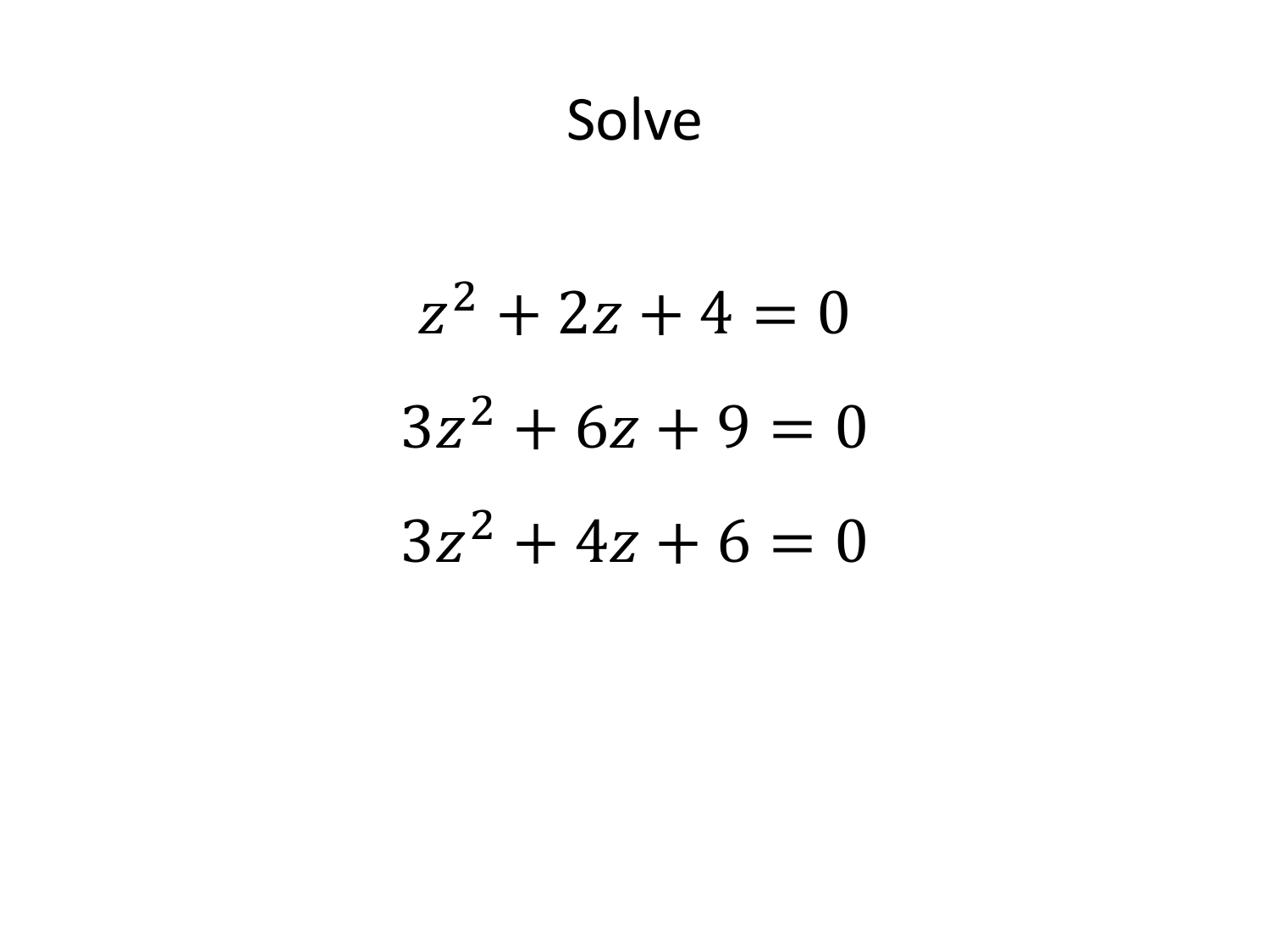# Solve

 $z^2 + 2z + 4 = 0$ ,  $z = -1 \pm \sqrt{3}i$  $3z^2 + 6z + 9 = 0, z = -1 \pm \sqrt{2}i$  $3z^2 + 4z + 6 = 0, z = -\frac{2}{3} \pm \frac{\sqrt{14}}{3}$ 3  $\boldsymbol{i}$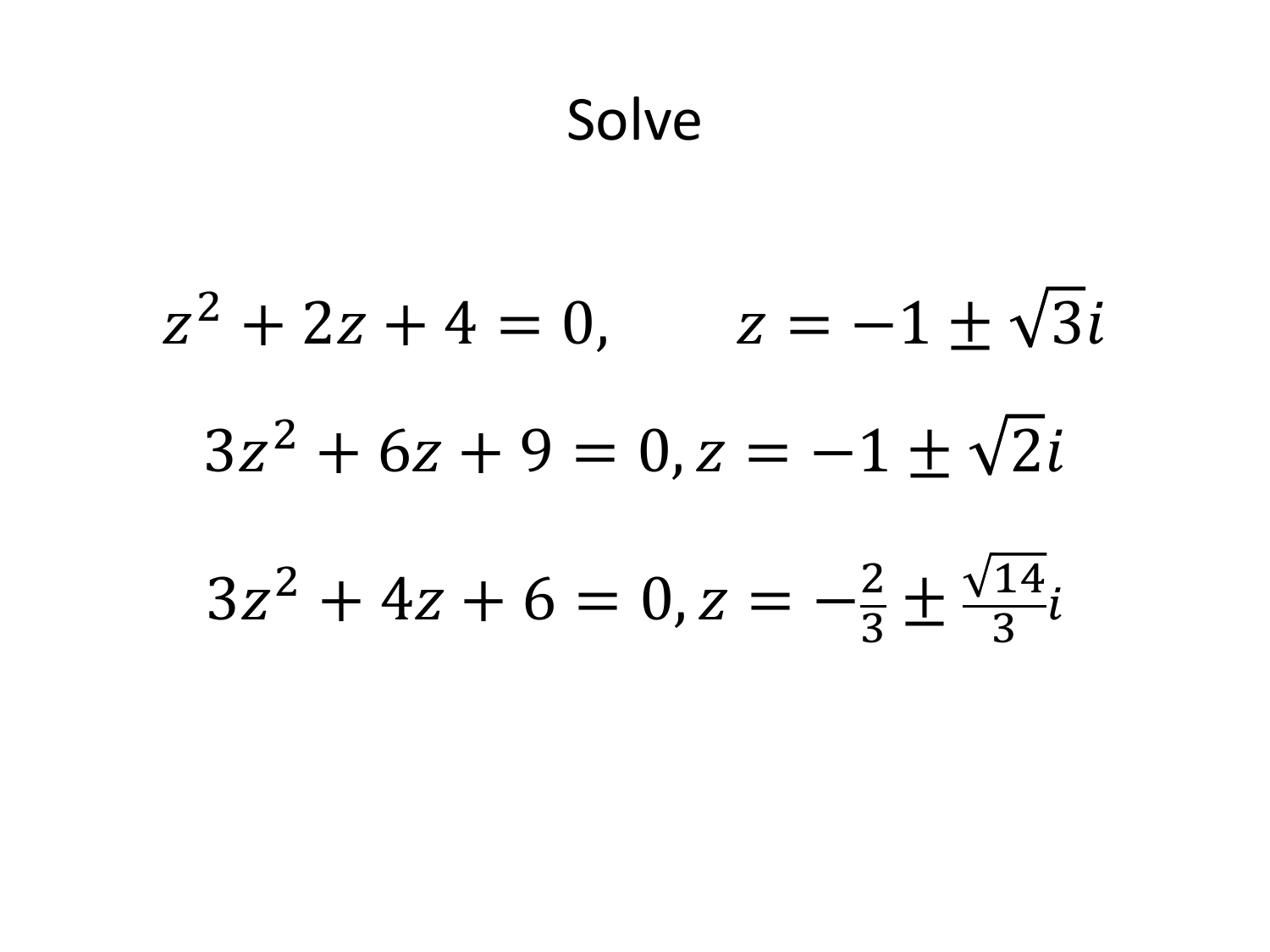$z^2 - 4z + c = 0$ 

(where *c* is a real number)

- a) There is one root at  $2 i$ . Write down the value of the other root.
- b) Find the product of the roots.
- c) Write down the value of *c*.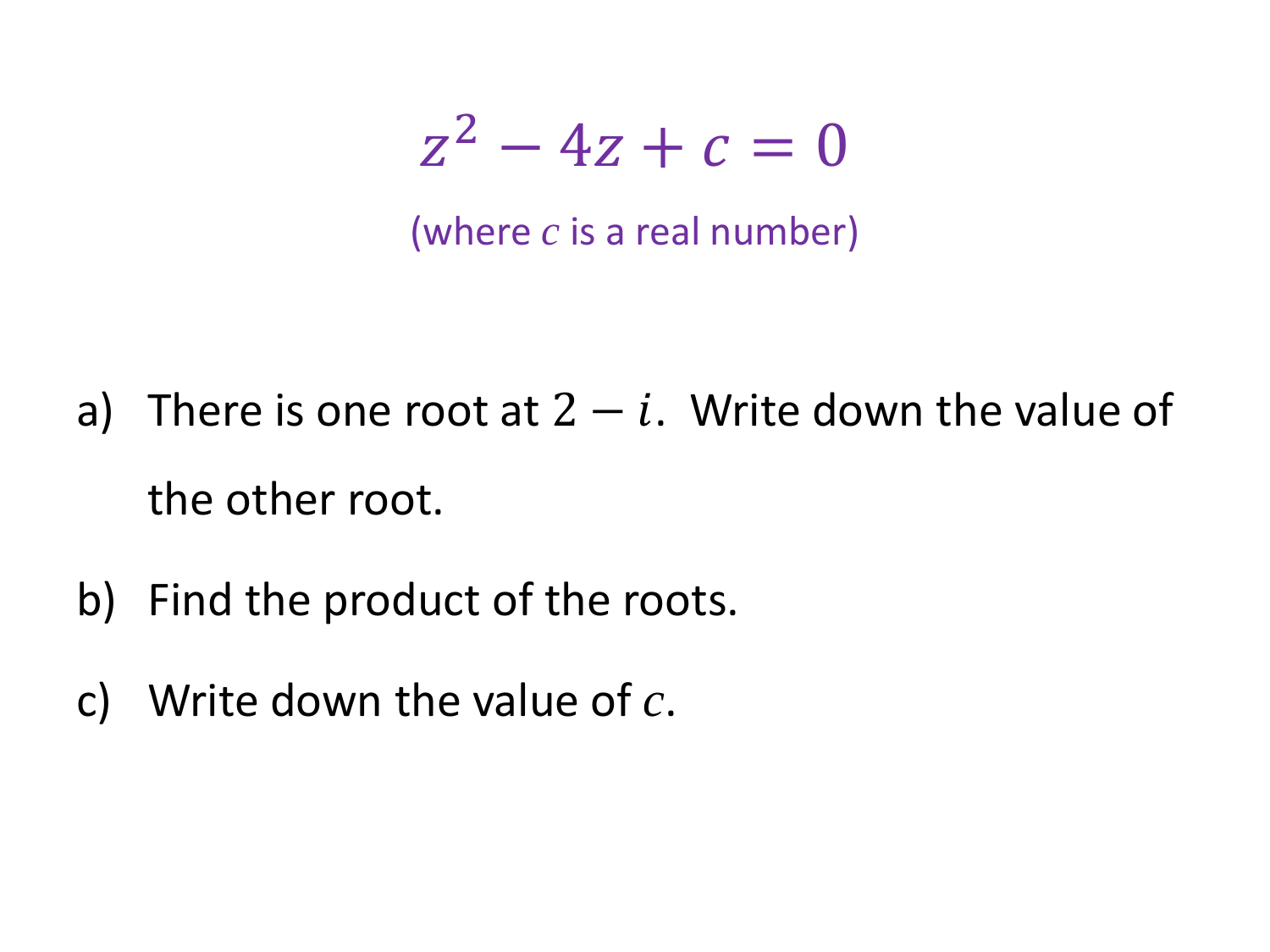$z^2 - 4z + c = 0$ 

(where *c* is a real number)

- a) There is one root at  $2 i$ . Write down the value of the other root.  $2 + i$
- b) Find the product of the roots. 5
- c) Write down the value of *c*. 5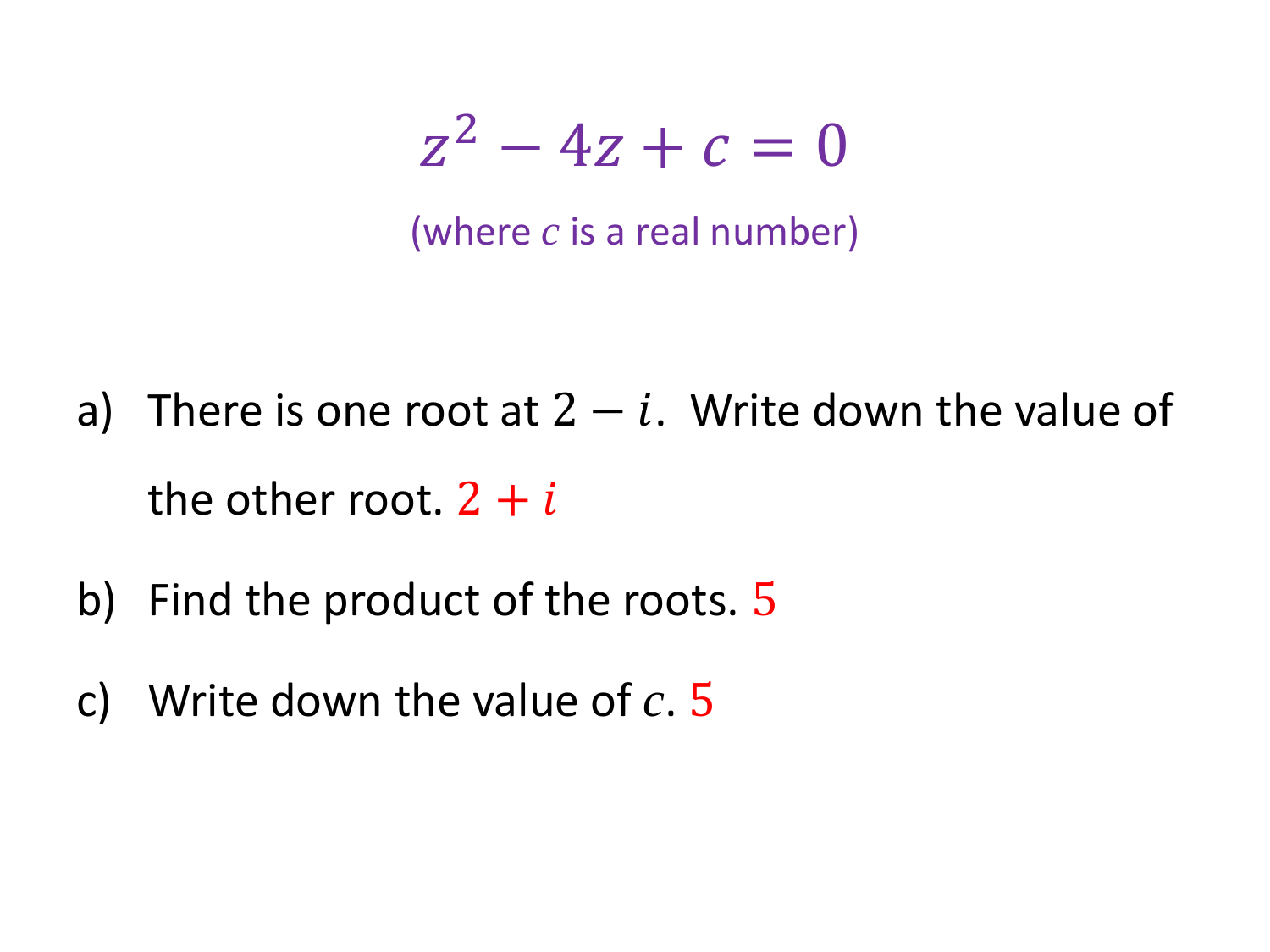# For  $z = x + iy$ , solve

(write down an equation for *z* in the form above)

$$
4z + 2i = 8(4 - 3i)
$$
  

$$
5z - 2z^* = 3 - 8i
$$
  

$$
2z - 4i = 3i(z^* + 2) + 5 - 8i
$$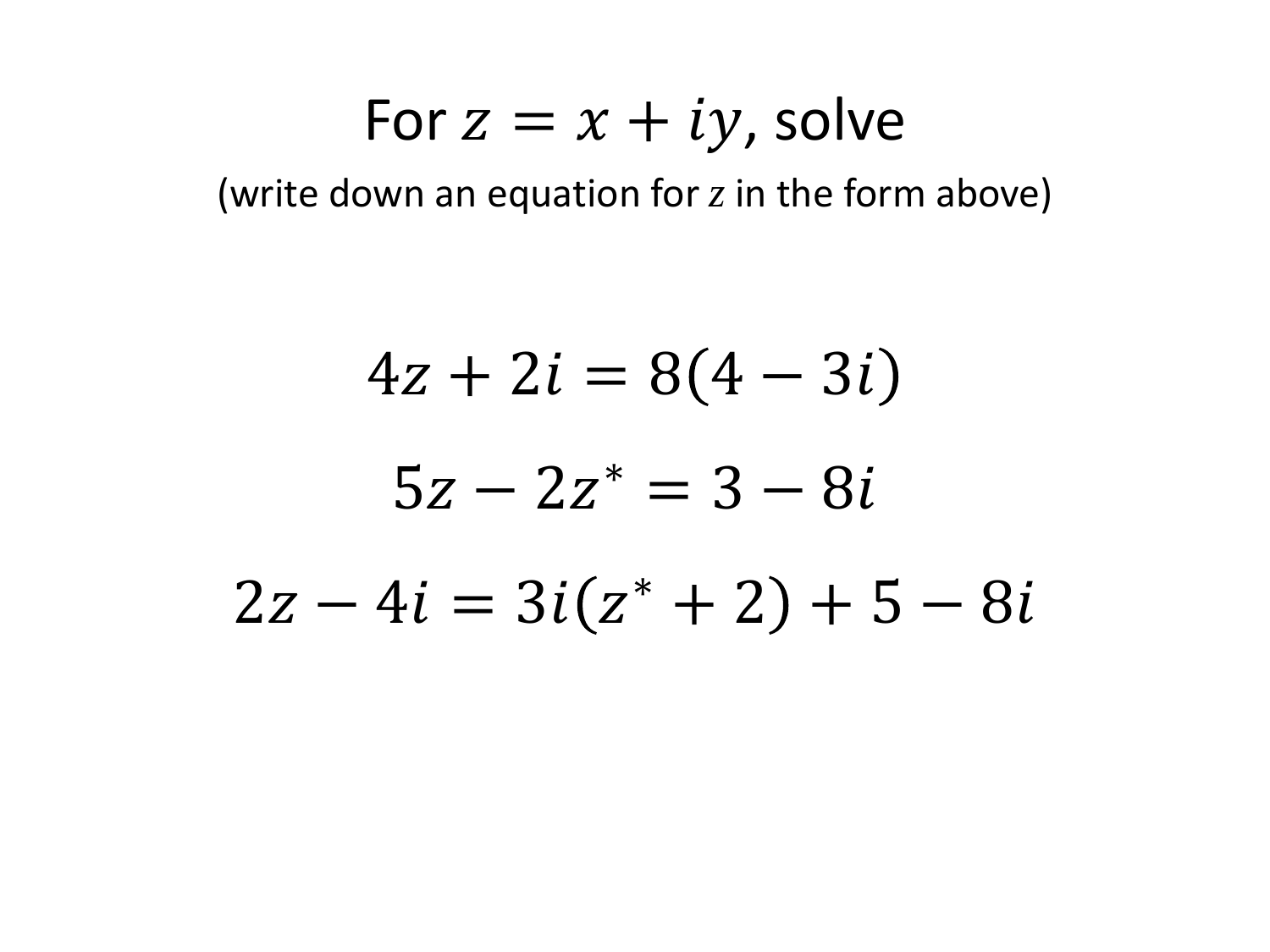# For  $z = x + iy$ , solve

(write down an equation for *z* in the form above)

$$
4z + 2i = 8(4 - 3i), \qquad z = 8 - \frac{13}{2}i
$$
  
\n
$$
5z - 2z^* = 3 - 8i, \qquad z = 1 - \frac{7}{8}i
$$
  
\n
$$
2z - 4i = 3i(z^* + 2) + 5 - 8i
$$
  
\n
$$
z = -\frac{16}{5} - \frac{19}{5}i
$$